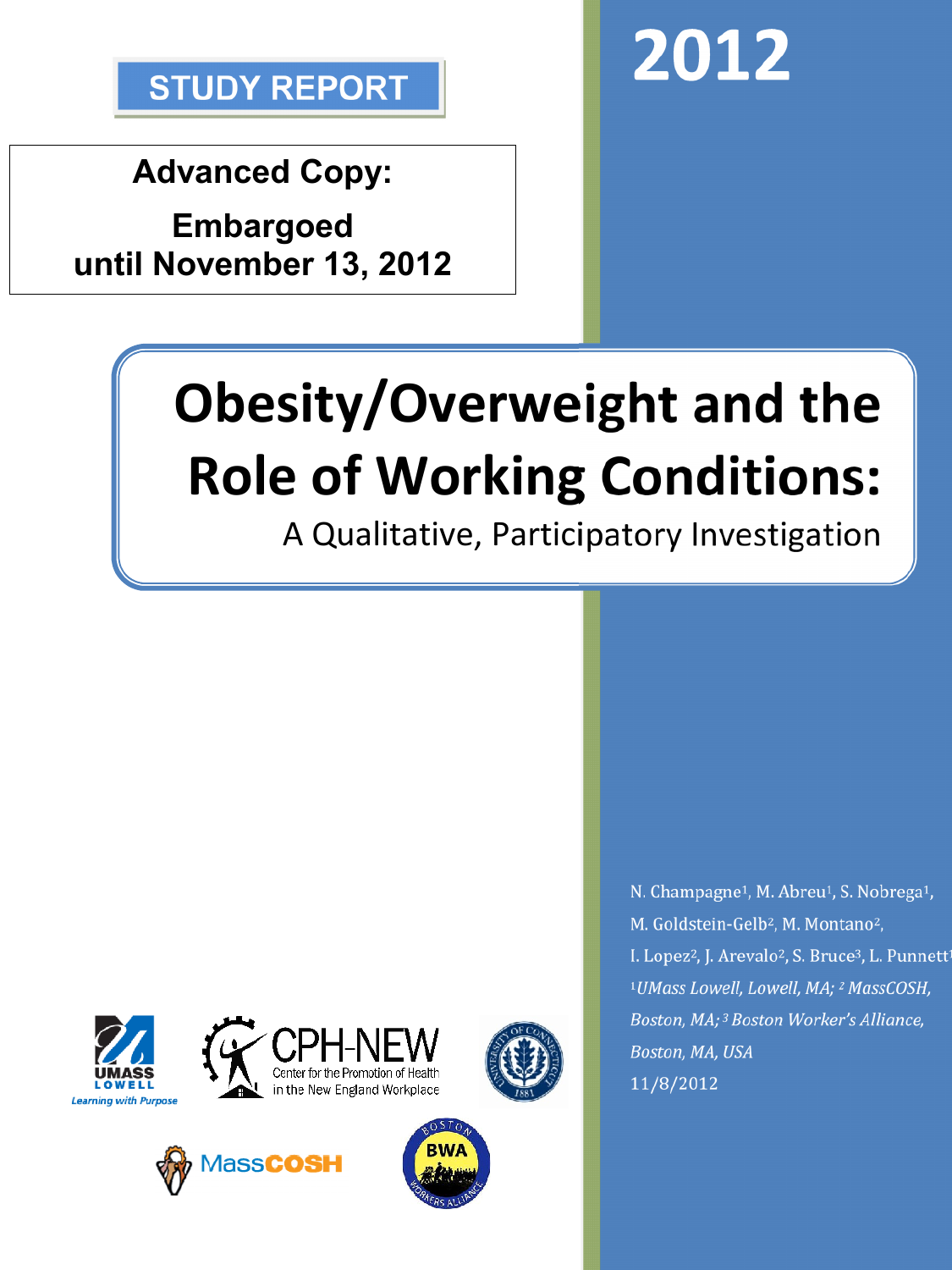

**The Center for the Promotion of Health in the New England Workplace at the University of Massachusetts Lowell and the University of Connecticut, the Massachusetts Coalition for Occupational Safety and Health (MassCOSH), and the Boston Worker's Alliance (BWA).**

**This project was supported by Grant UL1RR031982 from the National Center for Research Resources and the National Center for Advancing Translational Sciences, National Institutes of Health. The content is solely the responsibility of the authors and does not necessarily represent the official views of the NIH.**

**Additional research support provided by Grant 1 U19 OH008857 from the U.S. National Institute for Occupational Safety and Health. This material is solely the responsibility of the authors and does not necessarily represent the official views of NIOSH.**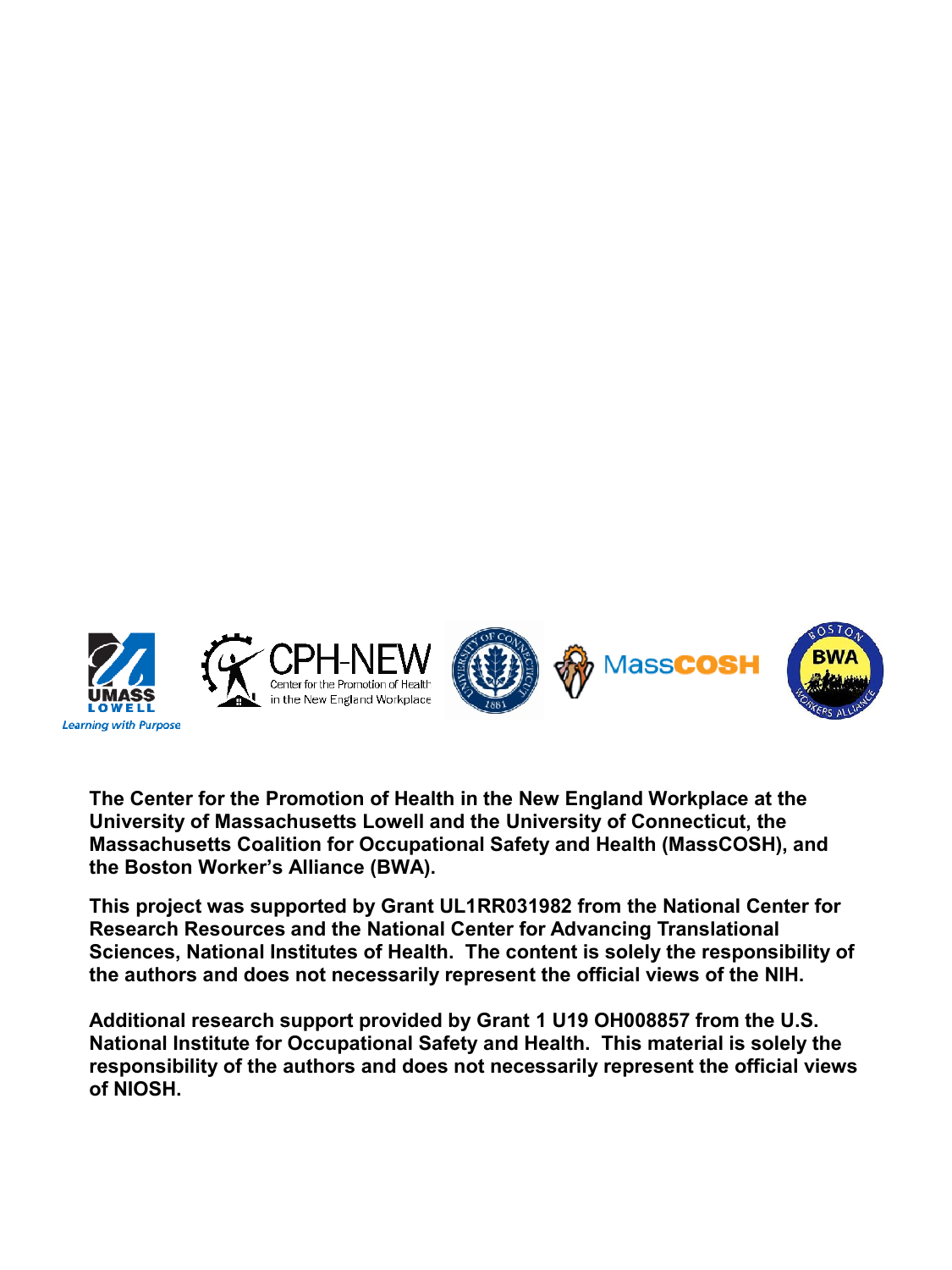# **Obesity/Overweight and the Role of Working Conditions:**

A Qualitative, Participatory Investigation

**Table of Contents**

| Appendix: Demographics26 |  |
|--------------------------|--|
|                          |  |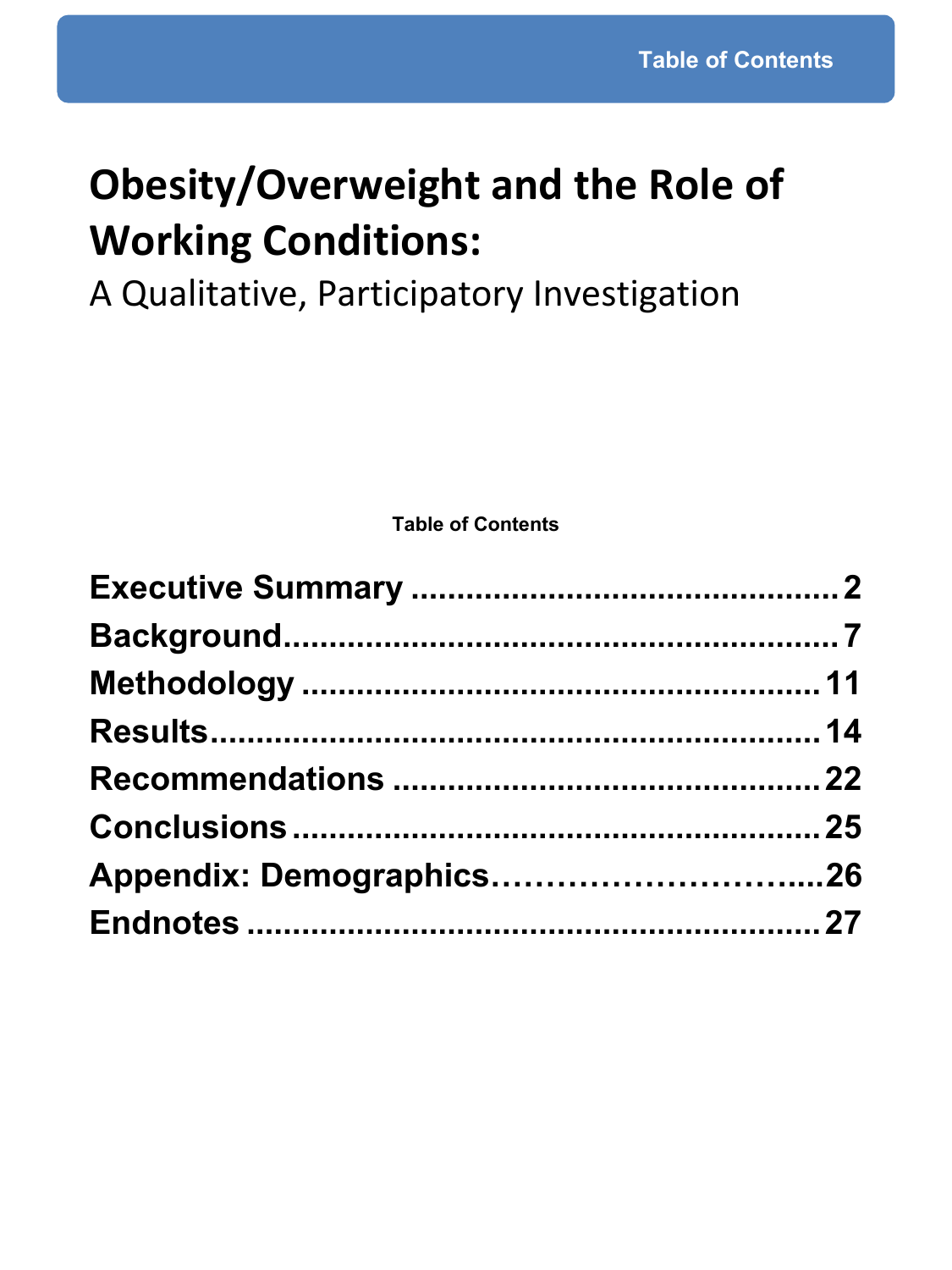# **Executive Summary**

The rising rates of obesity in the U.S. are generating significant concern, and a variety of efforts are underway to slow the trend. Most interventions target individual behaviors related to weight gain (diet and physical activity), and the impact of the work environment on obesity has been under-appreciated to date. Although the work environment has been recognized as an important factor for other health and safety outcomes, the impact of working conditions on overweight and obesity has been largely ignored. Additionally, with 3.8 million workers earning at or below the federal minimum wage and 19.4% of those workers spending 40 hours or more per week on the job, it is imperative to examine the impact of work on health and weight , especially for low-income workers, given the socioeconomic disparities that exist in rates of obesity in the United States.

This study investigated whether lower-income workers perceived any factors in the workplace that have an effect on their weight status. The research was carried out through a community partnership between University researchers and worker leaders from organizations representing lower income workers. Initially, anecdotes shared by lower income workers with worker advocacy organizations spurred the generation of this study.

Ninety-two low-wage Latino and Black or African American workers contributed to the study. Eight focus groups were conducted with a total of 63 workers in the Greater Boston area, both male and female, Latino and Black or African American. Another four workers participated in indepth interviews to augment the results of the focus groups. Three additional stakeholder meetings were conducted with 25 low-wage workers to review and comment on the preliminary findings of the study and seek additional input on recommendations.

Participants came from a variety of industries, including housekeeping/cleaning, restaurant/food service, construction, healthcare/human services, and manufacturing. They described a range of factors influencing their diet, exercise, and body weight – notably, time pressure, psychological stress, and decreased ability to exercise after injury or illness (i.e., depression). These findings are supported by additional in-depth interviews with lower-income workers, examination of national data, and a review of existing scientific literature. These combined inputs provide a multifaceted picture of the role of working conditions in the development of overweight/obesity among lower-income workers.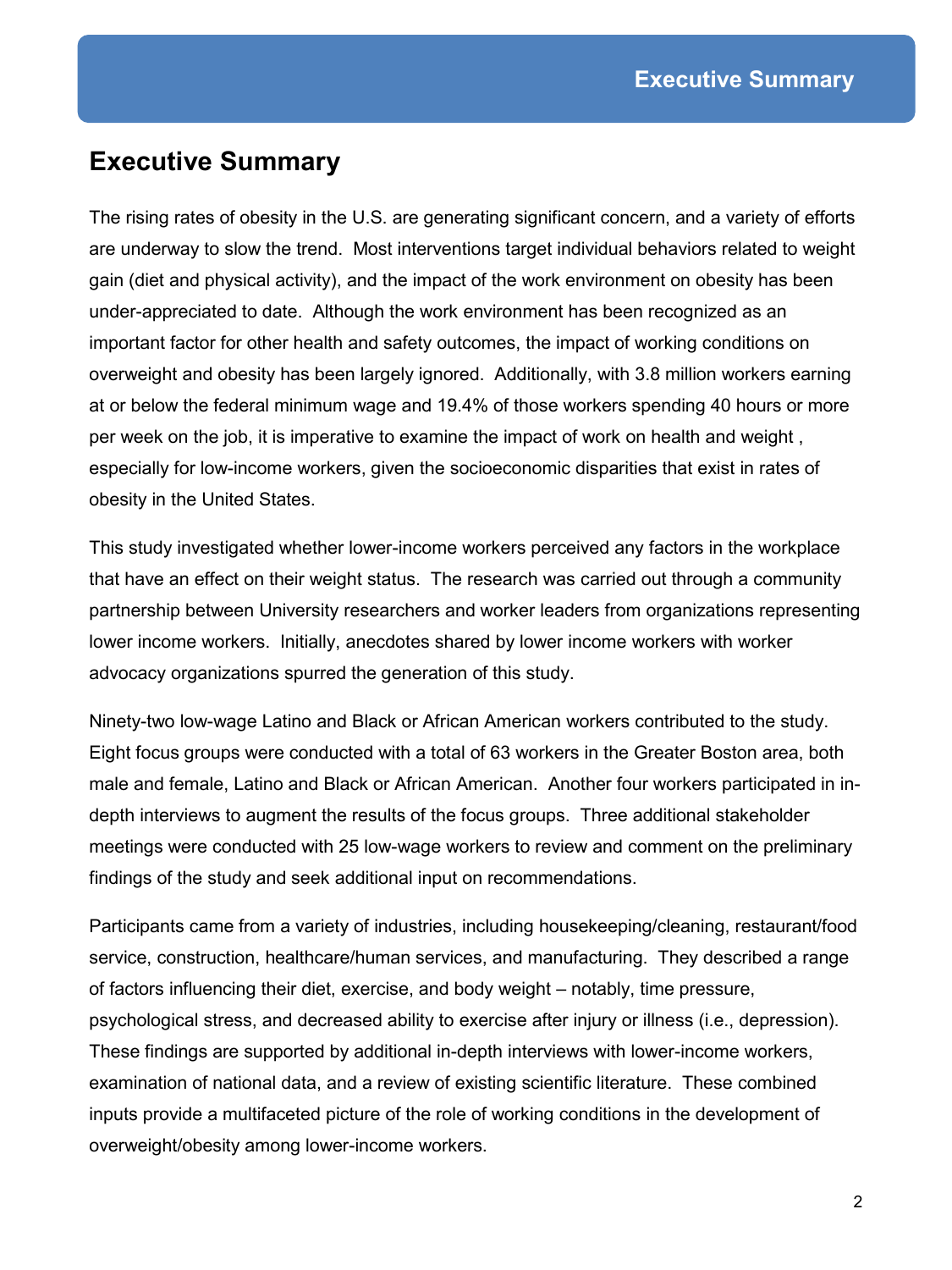# **Significance**

Obesity *is widely recognized* as a significant public health issue, contributing to numerous preventable chronic diseases including heart disease, stroke, cancer, and diabetes. According to the Centers for Disease Control and Prevention, more than one-third of U.S. adults (35.7%) are obese.<sup>2</sup> Additionally, it is well established that overweight and obesity rates are disproportionately higher for lower-income individuals, and in particular, lower income Black or African Americans and Latino Americans.

While it is recognized that overweight and obesity disproportionately affect lower-income individuals, most studies have focused upon how increased income facilitates greater access to healthier lifestyles (ability to afford healthier foods, live in safer neighborhoods with more access to recreational spaces, etc.). Other studies show sedentary jobs as a contributing factor to overweight and obesity. However, this is often not the experience of lower income workers. These workers are more likely involved in physically demanding work, and are often too fatigued or debilitated to enjoy physical activity in their leisure time.

As a result, the programs initiated to date tend to focus on encouraging individuals to increase physical activity either before work (such as walk-to-work programs), or during work (such as providing treadmills or encouraging the use of stairs). Other interventions focus on educating workers about nutrition and healthy eating habits. However, these traditional interventions fail to address the factors influencing obesity in the workplace, as experienced by the millions of lowincome workers in the United States.

The present study aims to explore how working conditions faced by lower-income workers affect weight status, a question not previously addressed in the literature.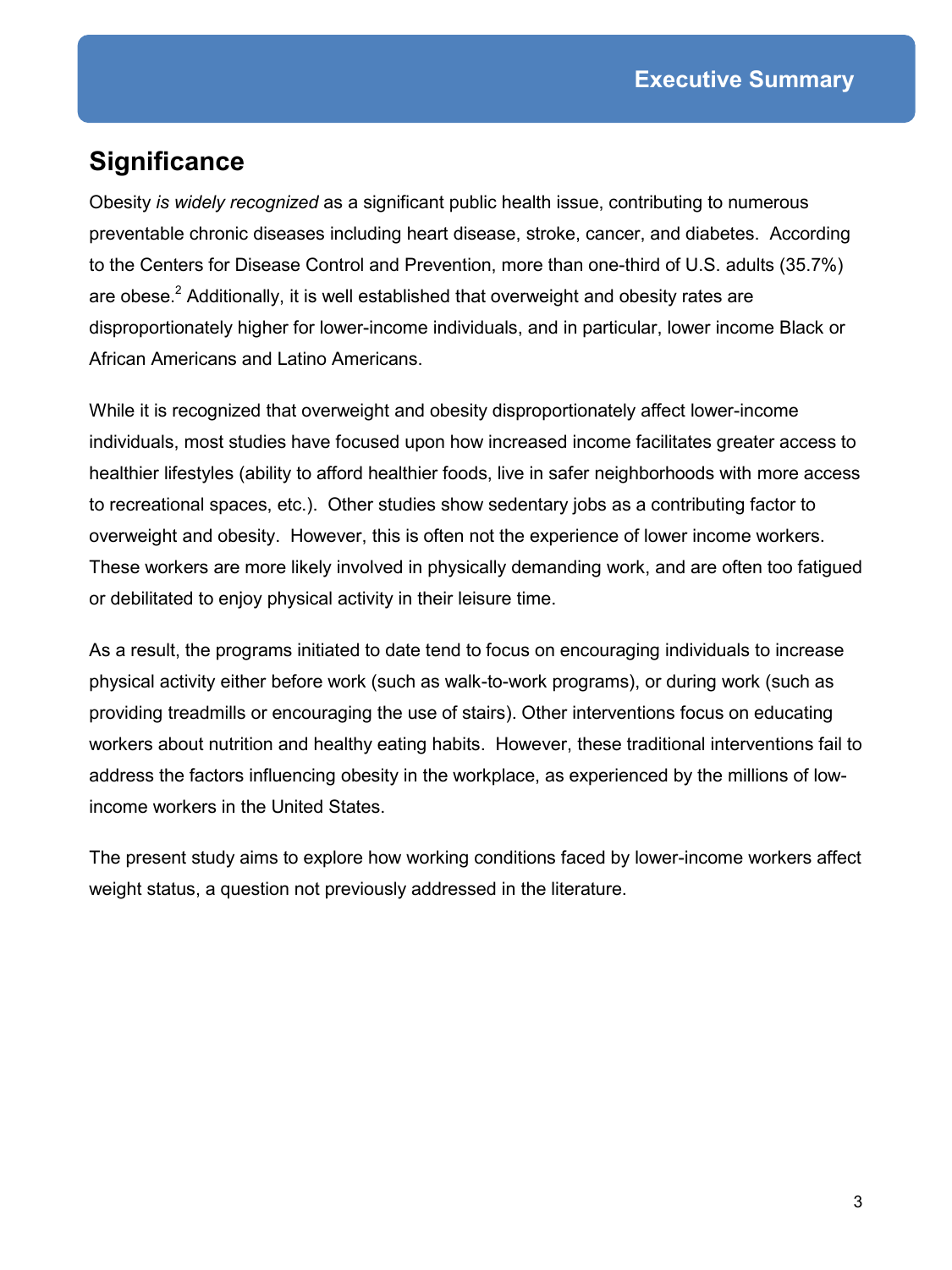# **Findings**

Through the eight focus groups and four in-depth interviews, the low-wage workers conveyed several factors that they perceive to have an impact on body weight. The main results are highlighted below:

1. Physically Demanding Work

### *"I don't have the desire to do exercise after standing for 15-16 hours…I just want to eat and sleep…The next day is the same thing all over again."*

- Having a physically demanding job often resulted in illnesses and/or injuries, influencing workers' ability to participate in physical activity outside of the job.
- Physical fatigue from work played a role in the quantity of food consumed at the end of the workday.
- 2. Psychosocial Stressors

### *"The work that three people used to do is given to one person. That creates more stress and eating more…"*

- Experiences of high demands in the workplace led some workers to feel stressed and consume more high-calorie foods, such as candy and soda.
- Workers reported feelings of exhaustion, having multiple jobs and responsibilities, and scheduling as elements of a heavy workload.
- 3. Time Pressure

## *"At 10:00 a.m., they give me a 15-minute break. I don't have time to eat healthy food, even if I bring homemade food. I don't have time to do exercise."*

- Many workers reported having only 15 minutes to eat during their working hours, making it difficult to prepare and eat healthy food in a short period of time.
- Female workers often discussed the interaction between work and family, specifically how the combination of responsibilities at work and at home reduced available time to engage in physical activity and eat healthy. For these workers, reliance on convenience foods was a particularly important time-saving strategy.
- 4. Food Environment at Work

## *"I cannot even talk about the cafeteria because that 'cafeteria' is in the corner of a dirty and unsanitary room."*

- Workers reported having limited access to healthy food, due to their limited mealtime and the location of their workplace.
- Many workplaces fail to provide workers with the appropriate equipment and space to eat meals, influencing workers' diet.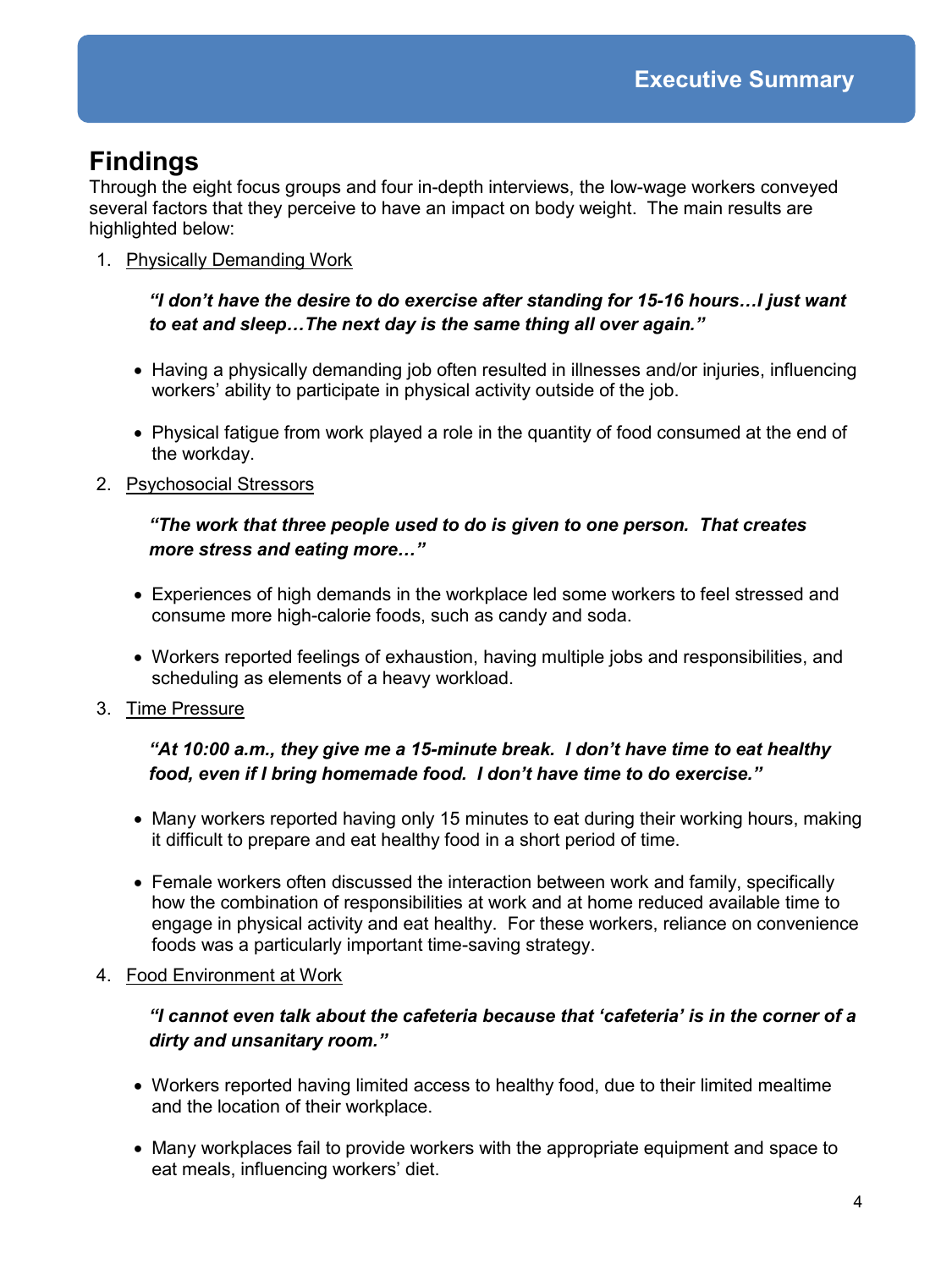# **Recommendations**

To enhance the working conditions reported by lower-wage workers in the study, the following recommendations are aimed at employers, policymakers, and stakeholders:

#### **Recommendations for Employers:**

#### Breaks and Meals

- Allow sufficient time for breaks and meals; provide the state-mandated 30 minutes consecutively, as a single break.
- Support daily communication of rest and meal break times to employees, to reduce anxiety about hunger and to facilitate healthy meal planning.
- Provide a clean space for eating, with sufficient functional equipment (refrigerator, microwave) for the number of employees on site.

#### Workload and Scheduling

- Determine physical workloads that are moderate enough to avoid excessive fatigue and risk of injury.
- Institute health and safety programs that identify and reduce or eliminate ergonomic hazards.
- Involve workers in scheduling decisions for shift work and overtime to promote family balance and mental health

#### **Other**

- Encourage supportive supervisory and management styles.
- Promote programs that identify and eliminate bullying and sexual harassment.
- Select group health coverage and third party service contractors that address working conditions and are sensitive to the needs of low-wage workers.
- Establish worker-management committees that incorporate health, safety, and wellness.

#### **Recommendations for Government and Public Policy-makers:**

- Address working conditions as part of workplace obesity or "wellness" programs.
- When developing employer tools and resources for promoting employee health, include recommendations and strategies for addressing working conditions that affect health.
- Include occupational health experts in obesity reduction and other wellness advisory councils.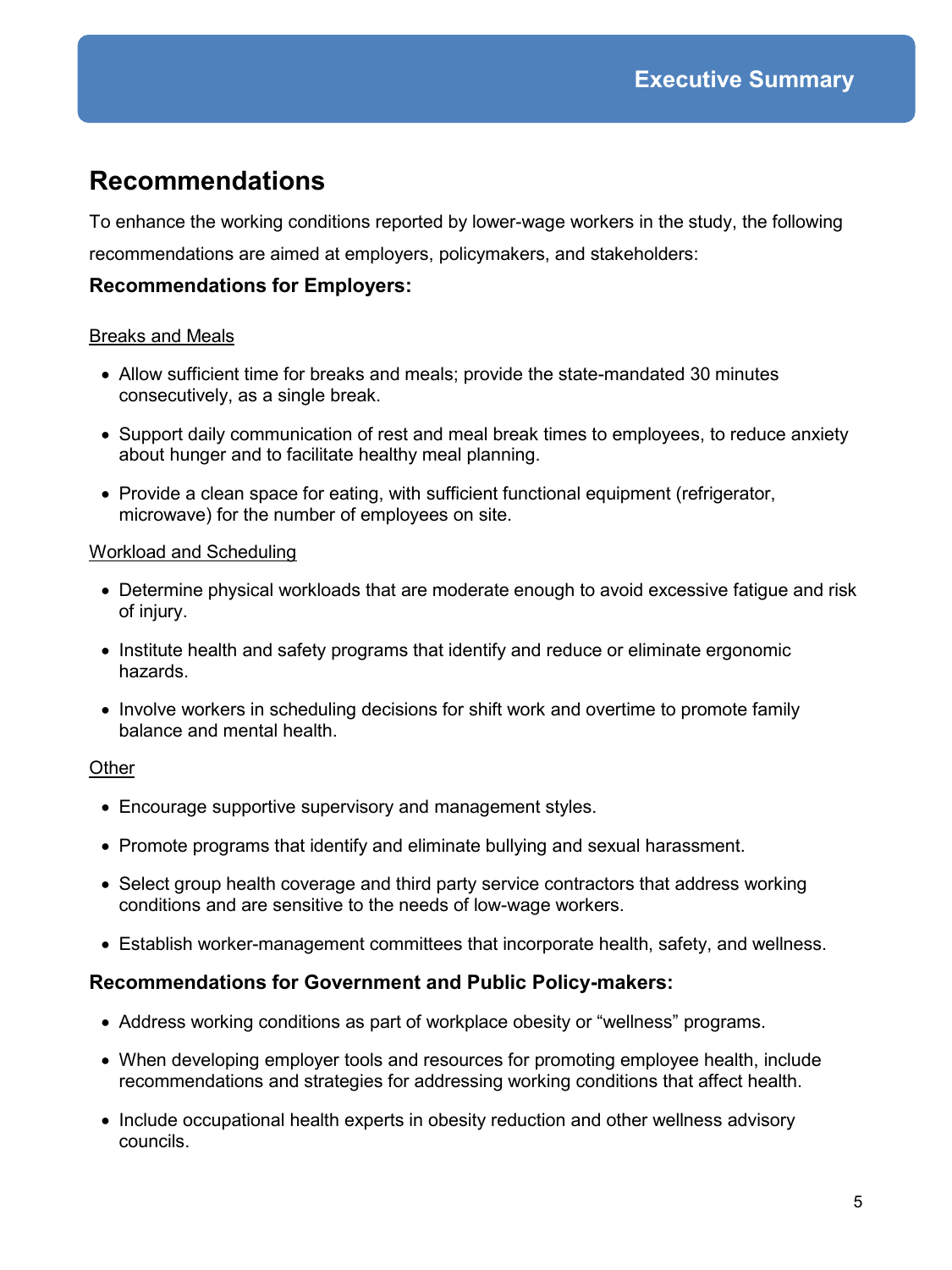- Increase funding for applied research on the impact of improved working conditions and meal policies on obesity reduction.
- Routinely incorporate information about occupation and industry in the Behavioral Risk Factor Surveillance Survey (BRFSS) and report on patterns of obesity by industry, occupation, and other demographic characteristics
- Develop and implement a state-specific BRFSS module to collect additional information on working conditions related to diet and exercise behaviors.

#### **Recommendations for Insurance Companies**

- Establish insurance rate reduction programs for employers that improve workplace health and safety. Extend these benefits to employers who make work environment improvements that affect obesity.
- Track participation in Worksite Health Promotion by job type; Use this data to identify and address potential barriers to participation for low-wage workers.

## **Recommendations for Funders**

- Increase funding for intervention research on the impact of improved working conditions and meal policies on obesity reduction, especially among low-income workers.
- Promote funding for employer and worker initiatives that contribute to the improvement of working conditions to support good nutrition, physical activity, and psychosocially strong workplaces.

### **Recommendations for Unions and Worker Groups**

- Educate workers about the impact of working conditions on weight, and engage them in participatory programs to increase the health status of lower income workers.
- Establish union health and safety committees that integrate issues related to weight and wellness.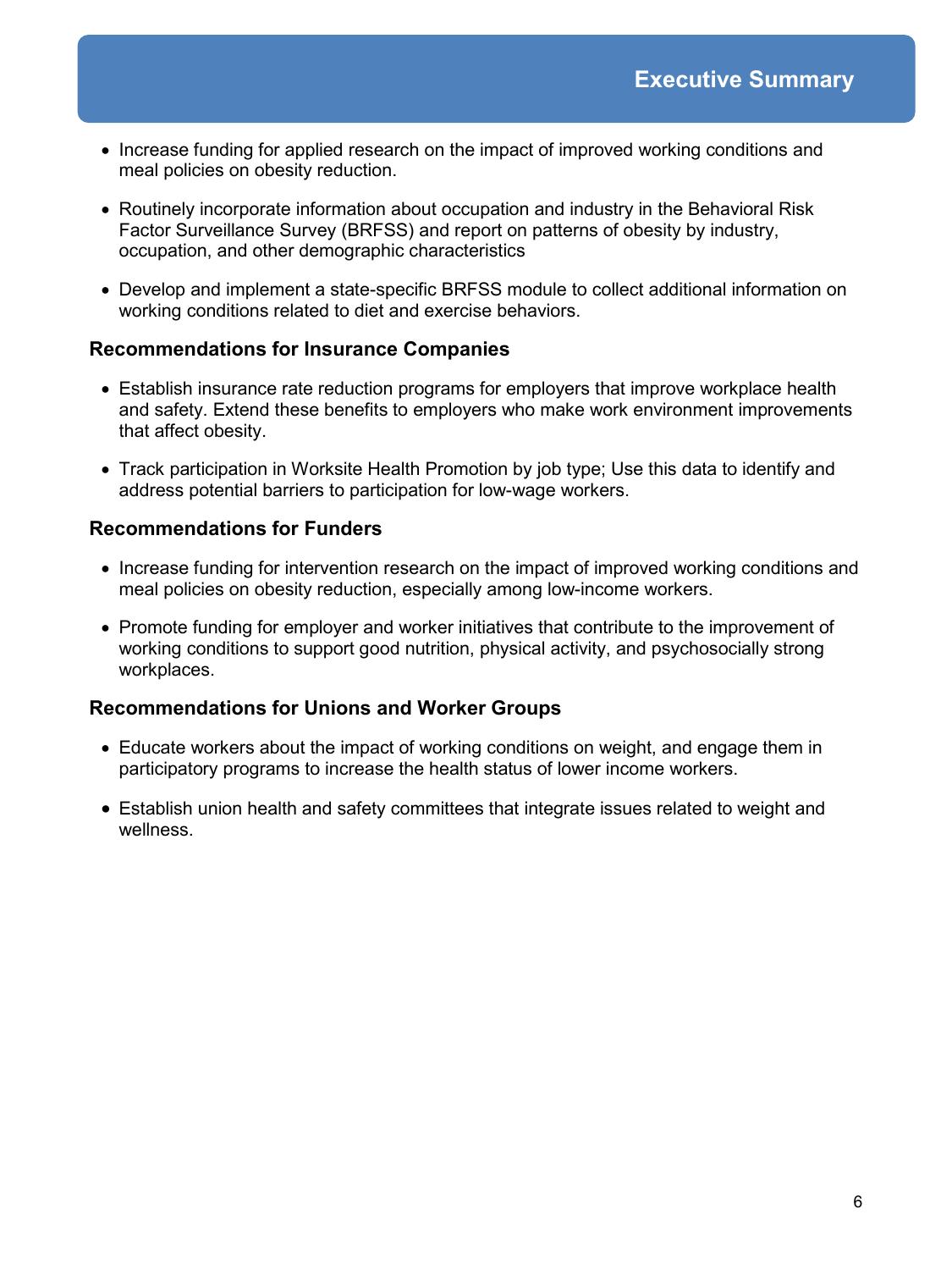# **Background**

Obesity has become a significant public health issue in the United States and elsewhere. Obesity rates among U.S. employed persons have risen substantially in recent years, but with important differences by race and ethnicity, socioeconomic status, and job type. Black workers have the highest rates of obesity among U.S. working adults, especially among women.<sup>1</sup> Additionally, Latinos have a higher Body Mass Index (BMI) as compared to non-Latino whites.<sup>2</sup> Lastly, in certain occupations, obesity rates vary by gender. Among motor vehicle operators and material moving equipment operators, rates are higher for men; while women are more likely to be obese in occupations like cleaning and building services.

The workplace affects health in various ways. Physical working conditions can increase the likelihood of injury and illness, particularly when the work is physically demanding. $3$  Work that entails moving heavy materials or repetitive motions can cause musculoskeletal disorders like low back pain or tendinitis. Conversely, sedentary occupations requiring little to no movement may also have a negative influence on health, through mechanisms such as impaired circulation or higher incidence of obesity.

Aspects of work organization – notably work scheduling – can greatly affect health. For example, working long hours or night shifts reduces sleep quality and quantity, leading to fatigue and chronic health problems. The combination of sleep deprivation and fatigue increases risk of injury at work, since the ability to focus on work tasks is reduced. Moreover, long or highly variable work schedules can disrupt healthy routines like the preparation and consumption of nutritious meals, or engagement in regular physical activity.

The effects of an individual's working hours not only affect the health behaviors of the individual, but their family as well. $^3\,$  Long workdays and working multiple jobs can reduce time available for family dinners, with some parents resorting to calorie-dense fast food and convenience foods to feed their families.<sup>4</sup> Furthermore, competing demands between work and family may often leave parents feeling stressed and exhausted, which can interfere with motivation and energy available for leisure time physical activity. Among low-wage employed parents, the ability to manage food choices is negatively impacted by stressful working conditions. In particular, low job security and satisfaction, as well as poor access to food at work, are related to more meals consumed outside the home and therefore, fewer family meals. $5$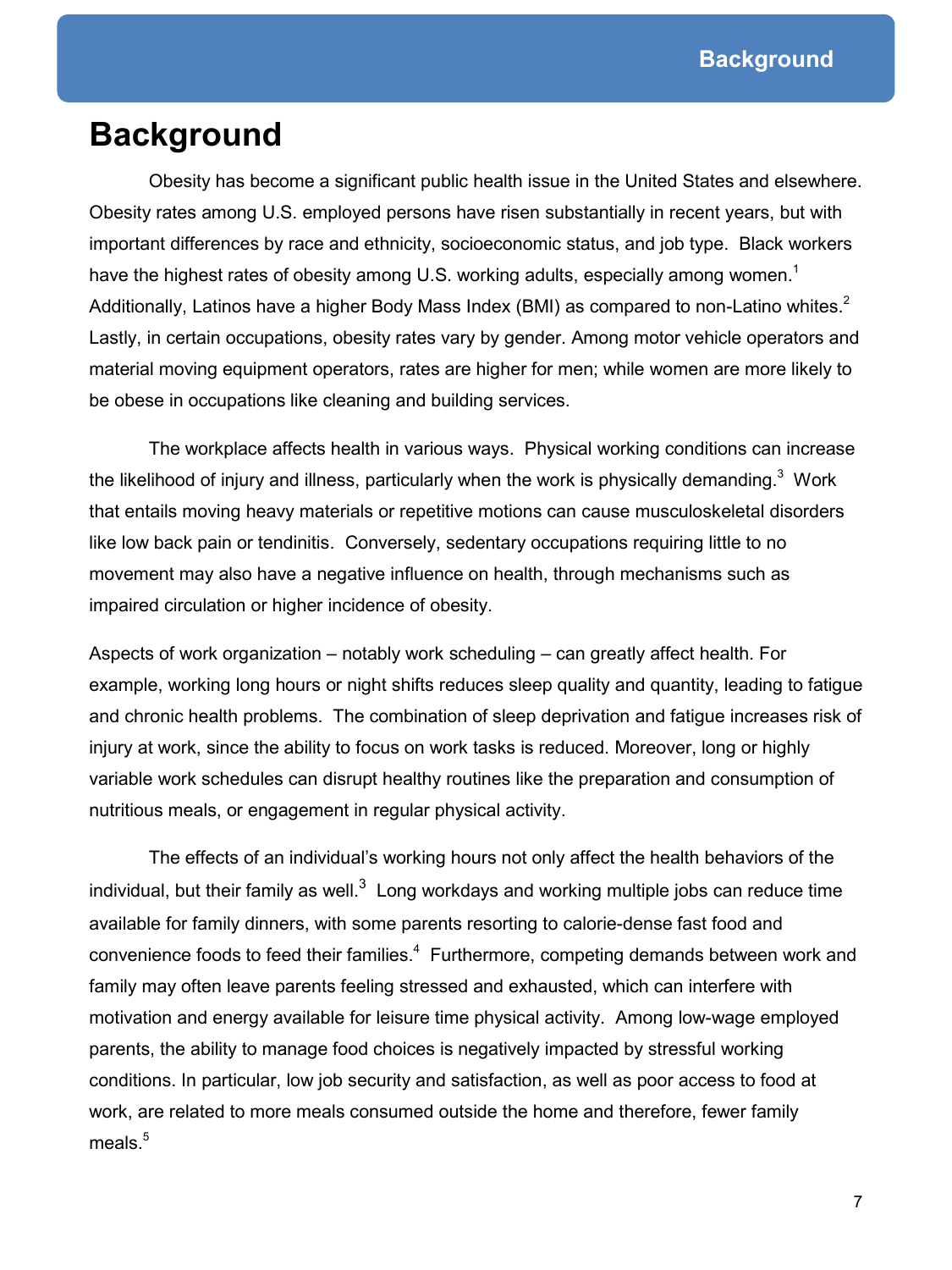Studies of employed African American women show associations between lack of time and low physical activity, as well as between stressful work and overeating. $^{6,7}$  Findings have been attributed to multiple demands, not only those experienced in the workplace, but at home as well. Furthermore, these women have identified physical activity as something pursued by White women, demonstrating cultural differences in perception of physical activity.

Working long hours is also associated with high Body Mass Index (BMI) among transit workers, due to workers' food choices and accessibility to food at work.<sup>7</sup> These transit workers find it difficult to eat fruits and vegetables at work, and are more likely to consume food from vending machines. Since vending machines tend to be limited in providing healthy food options, workers may believe it is challenging to eat healthy at work.<sup>7</sup> Therefore, it is important to consider the food environment as an important determinant of overweight/obesity in the workplace.

Similar associations between long work hours and weight status have been found among nurses, a physically demanding occupation. $^8\,$  Nurses who work long shifts are more likely to be overweight or obese, with disrupted sleep patterns, poorer perceptions of health, and less physical activity.<sup>8</sup> Limited sleep (less than 6 hours per night), a common outcome for shift workers, has been correlated with changes in appetite/satiety regulation, metabolism, and insulin sensitivity, as well as a reduction in available energy to engage in physical activity. $8^{\circ}$  As a result, long work hours and shift work contribute to the risk of overweight/obesity among nurses. However, these health outcomes have not only been linked to shift work and long work hours, but to job stress as well. $8$ 

Stress on the job is known to contribute to ill health by activating certain biological and behavioral responses. Workplace stress is caused by psychosocial conditions like high job demands and low "job control" (few opportunities for decision-making), both of which have been identified as risk factors for higher Body Mass Index. $3,10$  Examples of documented health outcomes associated with job stress include cardiovascular disease morbidity and mortality, anxiety, and depression.<sup>10</sup> Less recognized is the influence of psychosocial stress on health behaviors and the risk of obesity.<sup>10</sup> In particular, stressful working conditions can influence food choices, eating patterns, and low levels of leisure-time physical activity. African American women who experienced job-related stress have reported overeating, late-night binges, and

8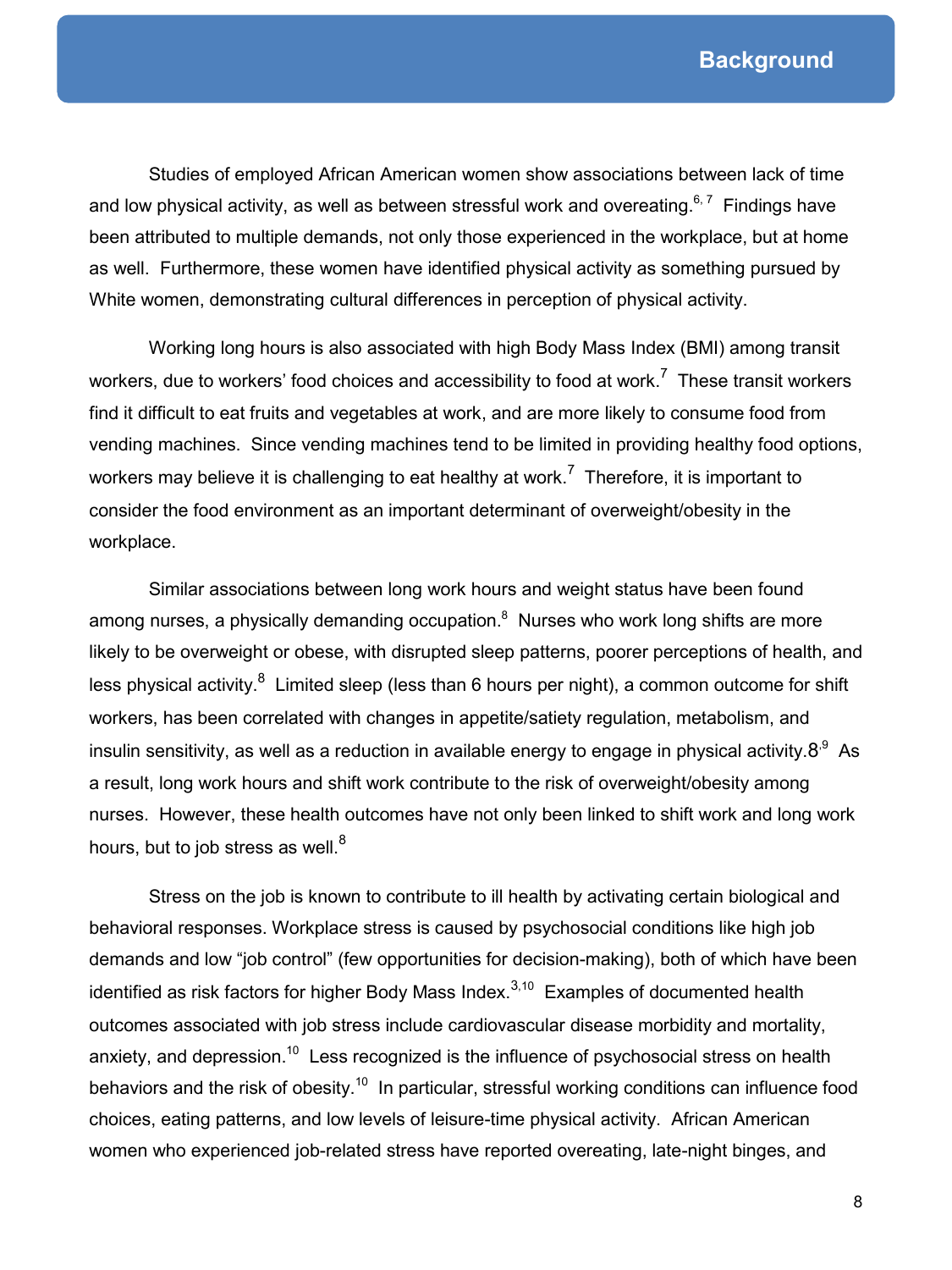increased fast food consumption<sup>.6</sup> Experiences of racism and sexism in the workplace have also been documented as contributing to emotional eating and weight gain.<sup>11</sup> Additionally, stressful working conditions may drive coping mechanisms like smoking, which can also lead to a variety of chronic illnesses. $^3$ 

Physically demanding jobs can also pose a challenge for meeting the public health recommendations for physical activity. Data on levels of leisure-time physical activity and workrelated physical activity indicate differences across race, ethnicity, and socioeconomic status.<sup>12</sup> In particular, lower levels of leisure-time physical activity were associated with education status, which was lower for Blacks and Hispanics compared to Whites. Occupational physical activity levels were greater among minority groups, suggesting that greater levels of physical activity at work may reduce engagement in leisure-time physical activity.<sup>12</sup> The role of physical fatigue is one possible mechanism for such a relationship.

Immigrant status is also associated with lower levels of leisure-time physical activity and higher BMI in Latinos.<sup>13</sup> This may be due to physically demanding employment, adaption to American culture and diet, and/or other factors. Latinos more frequently hold occupations that require physical labor, which are generally of lower socioeconomic status.<sup>13</sup> Given the diversity in the present workforce, it is important to consider the role of physical demands at work when promoting leisure-time physical activity for health benefits.

The food environment in the workplace can influence the types of food that workers consume during breaks. The nutritional quality of meals can depend on workers' accessibility to healthy foods and eating facilities on job sites. Obviously, food choices are impacted by many factors, including convenience, taste, cost, culture, and health status.<sup>14</sup> However, working conditions should not be overlooked. If the workplace has a designated break area with refrigeration and heating equipment for food, workers have the ability to bring prepared food from home. While some workers bring lunch from home, many tend to purchase lunch at least one or more times a week.<sup>14</sup> Common locations where food is purchased during lunchtime include fast-food restaurants, on-site cafeterias, grocery stores, and vending machines, especially for younger workers.<sup>14</sup> Consequently, workplaces can play an important role in supporting workers' dietary intake.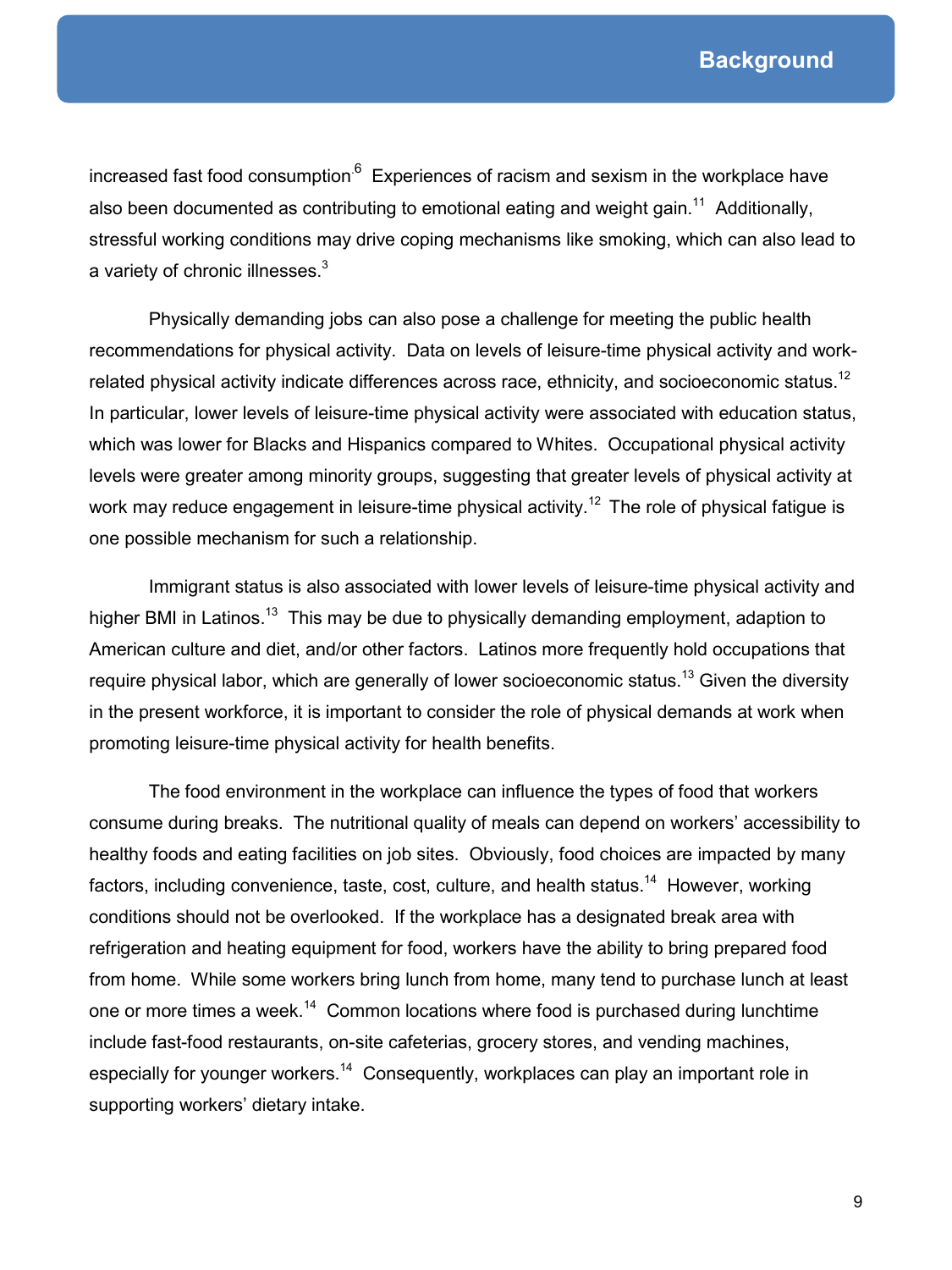**Background**

There is very little scientific research addressing the role of work factors in the etiology of obesity, and even fewer studies have focused specifically on low-wage settings. The investigation described in this report came about as a result of a community partnership between the Massachusetts Coalition for Occupational Safety and Health (MassCOSH), an advocacy organization dedicated to promoting safe and healthy working conditions, and the University of Massachusetts Lowell, Center for the Promotion of Health in the New England Workplace (CPH-NEW), an academic research center. Community members and workers began approaching MassCOSH with stories about how their experiences in the workplace influenced their body weight. In parallel, CPH-NEW was conducting studies to understand the interplay between working conditions and health. Thus, both organizations found themselves facing parallel research questions, including how the work environment might affect diet and exercise, and how common such issues are among lower income workers.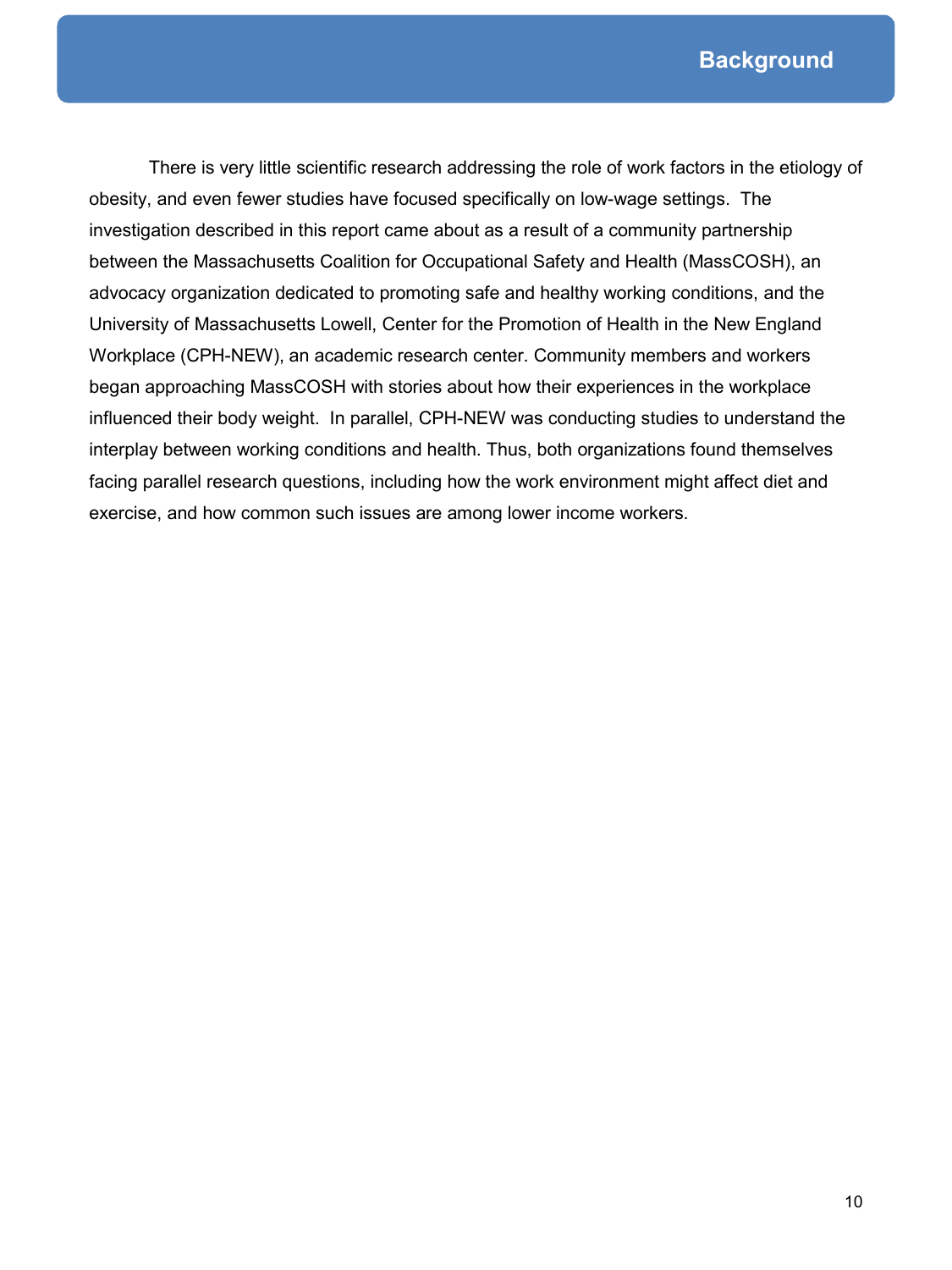# **Methodology**

To investigate how low-wage workers experience their jobs in relation to leisure-time physical activity, eating patterns, and other behaviors related to body weight, a communitybased, participatory research team was formed. The research team consisted of faculty, staff, and worker leaders from the Center for the Promotion of Health in the New England Workplace (CPH-NEW) at the University of Massachusetts Lowell, the Massachusetts Coalition for Occupational Safety and Health (MassCOSH), and the Boston Worker's Alliance (BWA).

Based on a review of existing academic literature and anecdotal information shared by Boston area workers, a focus group script was developed jointly by the research team. MassCOSH and BWA work largely with Latino/a worker and Black/African American populations respectively, so the materials utilized in the study were translated and back-translated between English and Spanish. University personnel trained worker leaders on focus group facilitation and the general research protocol, and worker leaders completed human subjects training through the NIH, as required by the University to assure the protection of human subjects during the research project. The UMass Lowell Institutional Review Board approved the project prior to

data collection, and an informed consent protocol was followed with all participants.

Outreach workers from MassCOSH and BWA recruited participants from Boston, Lawrence, and Lynn, Massachusetts for the focus groups, with the assistance of focus group facilitators. The goal was to recruit a variety of individuals from multiple sectors of lower-wage employment to participate in the focus groups. A recruitment flyer was available in English and Spanish, and recruiters went to various community meetings to discuss the project. Individuals who were 18 years and older and employed in hourly work at least twenty or more hours per week in the past two years were eligible for participation in the focus groups. Participants were also compensated \$20 for their contribution to the study.

*"Lifting the mattress and tucking in the sheets over 240 times a day and bending down to clean up to 30 bathtubs causes us pain as we rush to clean 30 rooms."*

- "Maria," housekeeper

Ninety percent of the hotel housekeepers, including Maria, took pain medication regularly for injuries they associated with work, making it possible for them to keep earning their living.

**After taking the pain medication for several months, Maria found that her weight had dramatically increased.**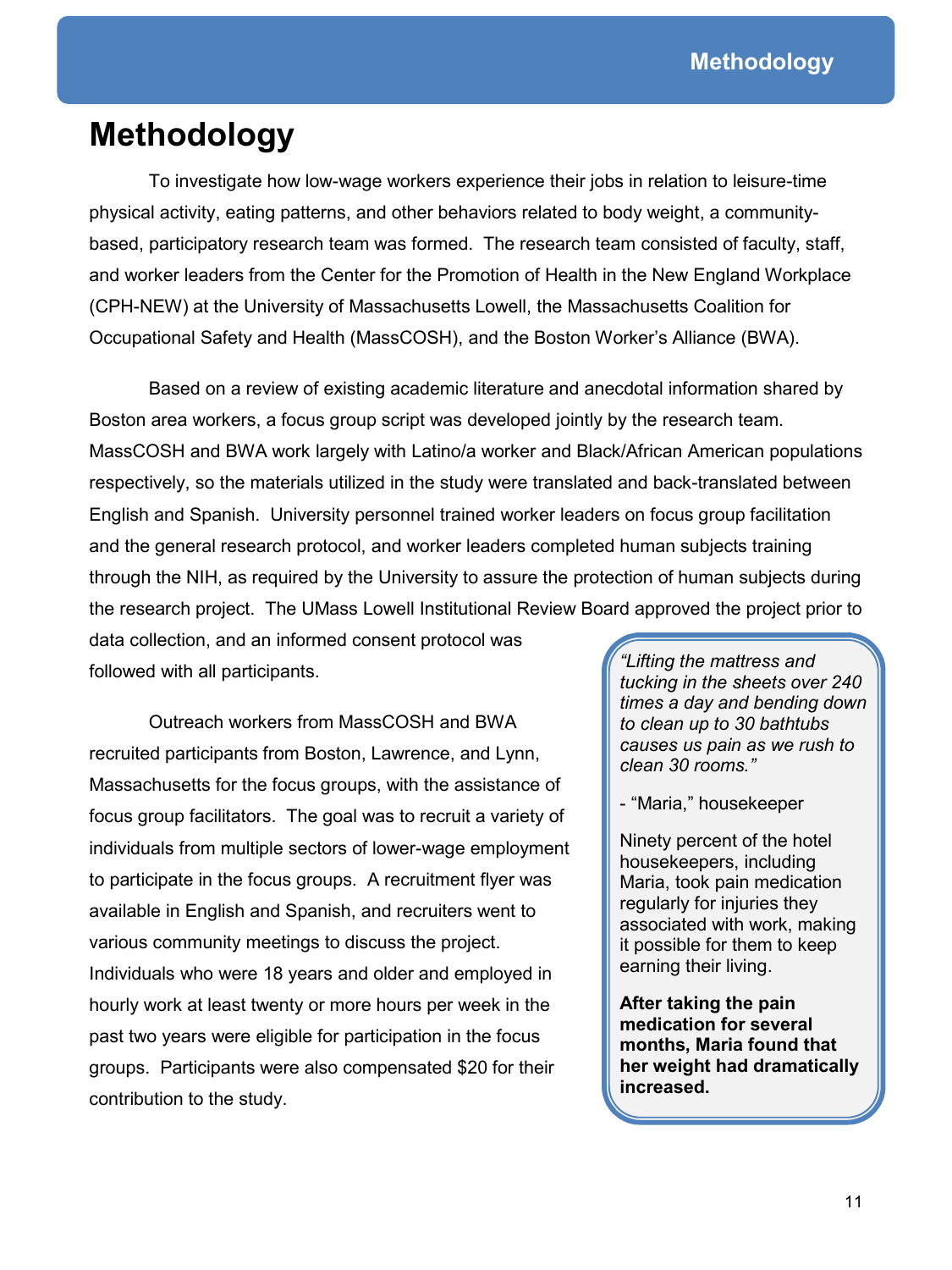A facilitator from either MassCOSH or BWA and a co-facilitator from the University led each focus group. A note-taker from the University also attended the focus groups and was responsible for digital recordings. The focus groups were scheduled during evening hours and weekends to avoid conflicts with participants' work schedules. Demographic data on gender, race, ethnicity, age, and job industry were collected voluntarily using a self-report form.

The script was designed to be covered in approximately 90 minutes. Workers were asked to discuss their experiences with either gaining weight or difficulty losing weight and how work played a role. Workers were also asked to report whether, in their own experience or that of someone they knew, work-related injury, illness, assault or verbal abuse had an impact on weight, eating patterns, and/or physical activities outside of the job. Workers had the opportunity to provide recommendations regarding ways employers could modify the work environment to support healthy behaviors, which allowed us to gain insight on the changes lower-wage workers desire. Additional suggestions were also sought regarding how local worker advocacy organizations can support and promote the changes suggested by workers.

*"We suffered for years while our employer stole money from our wages and forced us to work in dangerous conditions. I was beaten up by my supervisor and my co-workers also faced physical and verbal abuses,"*

- "Jose," employee at a warehouse of a large supermarket chain for 14 years.

**Jose told MassCOSH that the injury he suffered from his assault caused him to become so depressed he needed to take medication. His wife too became depressed and took medication. Jose experienced weight gain and his wife became morbidly obese**.

# CODING AND ANALYSIS

Focus group recordings were transcribed, and facilitators and co-facilitators reviewed each focus group transcript for accuracy. Analysis of the transcripts consisted of compiling responses to each question posed by the research team. Line-by-line coding was performed to assist with the formulation of common themes among focus groups. Further analysis of the focus group transcripts to determine sub-themes was done using qualitative data analysis software, QSR NVivo <sup>9</sup>. The results of the focus group data were presented to the focus group facilitators and co-facilitators to ensure that the findings coincided with their experiences during focus groups and to determine if they noted other issues not included in the summary.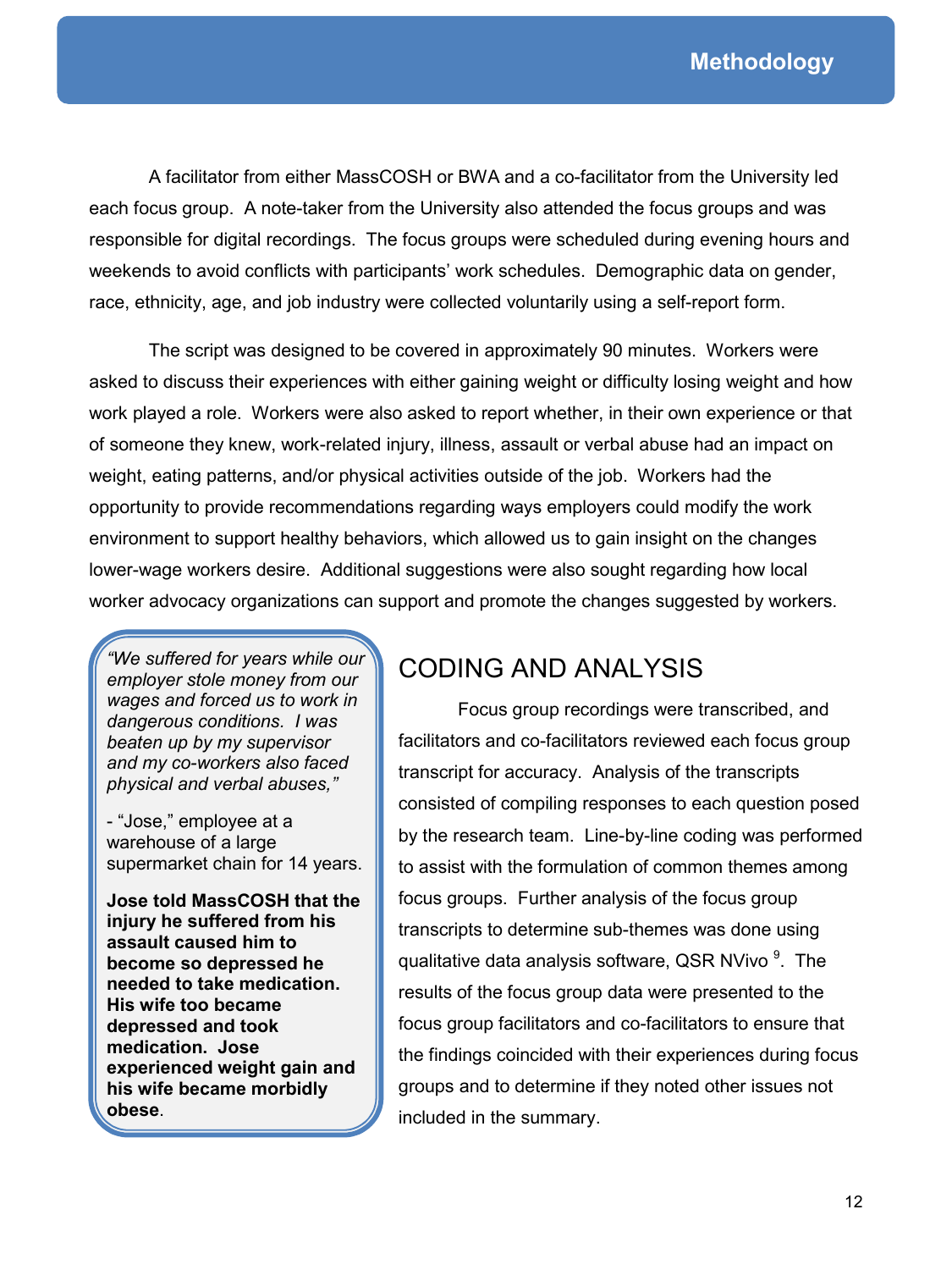# INTERVIEWS AND COMMUNITY MEETINGS

After the focus groups were completed, individual interviews were conducted with a convenience sample of four new participants to obtain a more detailed picture of workers' experiences in specific industries. The participants were identified and recruited for interviews by worker leaders from MassCOSH and BWA, and these leaders conducted the interviews in English and Spanish, as appropriate, in the spring of 2012. Results of these interviews are highlighted as case studies in the "Worker's Stories" section of this report.

The community organizations, MassCOSH and BWA, also held three stakeholder meetings in the same communities where the focus group participants had been recruited. The goal was to disseminate preliminary results for discussion, and to ascertain their implications for community members and leaders. Approximately 25 additional Latina/o and African American workers participated in these conversations. Some of the topics discussed at the stakeholder meetings informed the "Recommendations" and "Workers' Suggestions" sections of the report.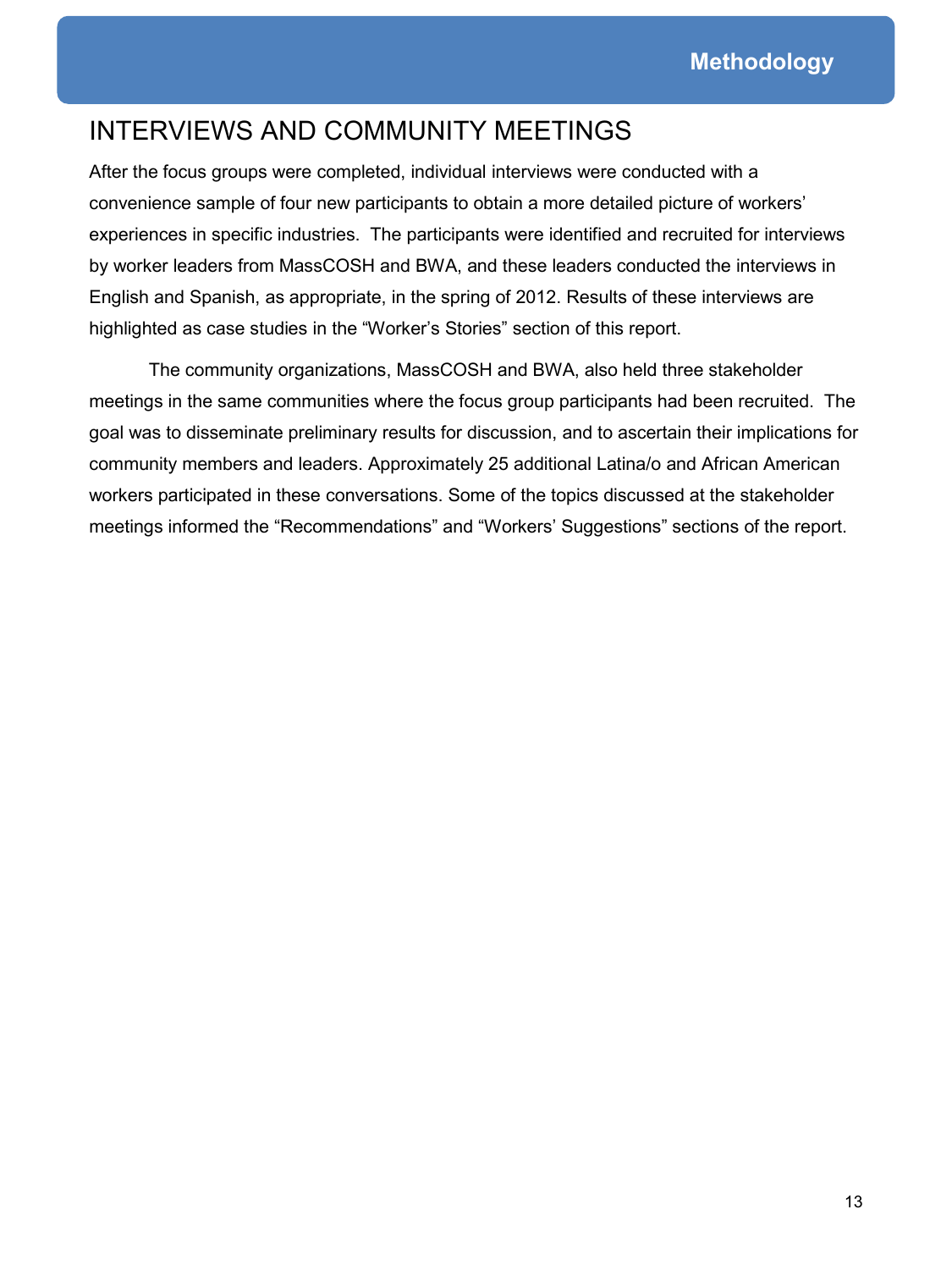# **Results**

Eight semi-structured focus groups were conducted between July and October 2011. Each lasted about 90 minutes. Six of the focus groups were conducted in Spanish, while the remaining two were in English. A total of 63 low-wage workers participated from various industries (65% female, 35% male). The findings are summarized in this section, along with the results of four in-depth interviews. The major themes and sub-themes are highlighted below and developed in further detail on subsequent pages:

- Workers reported feelings of exhaustion, having multiple jobs and responsibilities, and scheduling as elements of a heavy workload. Food was often used as a coping strategy to combat stress.
- Having a physically demanding job often resulted in illnesses and/or injuries, influencing workers' ability to participate in leisure-time physical activity.
- Exposure to job stressors (such as high demands) led some workers consume more high-calorie foods, such as candy and soda.
- In restaurants, supervisors often decide the timing and length of meal breaks from day to day. Irregular meal schedules and/or dictated breaks created anxiety about when one would be able to eat.
- Many workers reported having only 15 minutes to eat throughout their work schedule, making it more difficult to prepare and eat healthy food.
- Workers reported having limited access to healthy food.
- Many workplaces fail to provide workers with the appropriate equipment and space to eat meals, influencing workers' diet.
- Female workers often discussed the interaction between work and family, specifically how the combination of responsibilities at work and at home reduced available time to engage in physical activity and eat healthy. For these workers, reliance on convenience foods was a particularly important time-saving strategy.
- Latino workers described low social support and its effect on overall health more frequently than Black and African American workers did.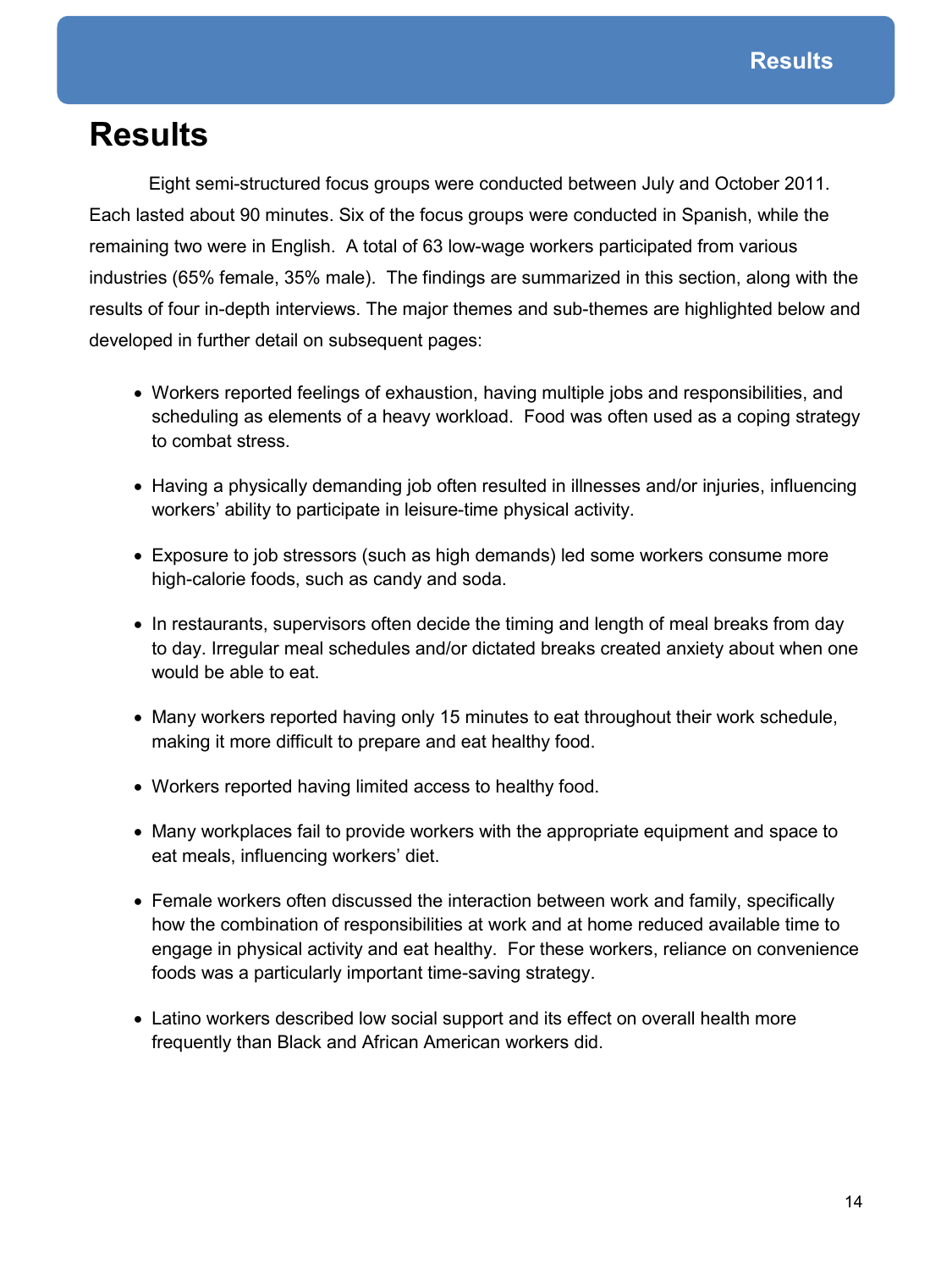# **THEMES**

Four primary themes were identified during the coding process to represent lower-wage workers' experiences in their jobs and workplaces and its relation to leisure-time physical activity, eating habits, and other behaviors associated with body weight. Quotes from the workers were selected by the investigators to illustrate each overall theme and component sub-theme.

# **1. Physically demanding work**

The consequences of working a job that requires substantial physical exertion were frequently discussed throughout the focus groups. For these workers, physical demands and hazards were often associated with some form of illness and/or injury.

*"A friend of mine [construction]...a cinder block dropped on her foot…It broke her foot...She was very active. Now she can't do the jobs that she would normally do...depression set in..."*

*"In housekeeping, we move way too much…my arm is sore and it hurts."*

*"....He had to vacuum a lot, and had problems with his shoulder. He ate more because he was anxious he would lose his job…..he couldn't work as fast…"*

Working a physically demanding job made it challenging for workers to exercise or engage in leisure-time physical activity at the end of a long workday.

*"I don't have the desire to do exercise after standing for 15-16 hours. I just want to eat and sleep. The next day is the same thing all over again."*

*"You come home and you are so tired that you either don't want to eat, or you want to eat a lot."*

# **2. Psychosocial stressors**

Workers described job stressors associated with the mental and social aspects of their work, including high demands, low control, and low levels of social support. These psychosocial stressors have an impact on the quantity and pace at which foods are consumed, in addition to their negative effects on overall health.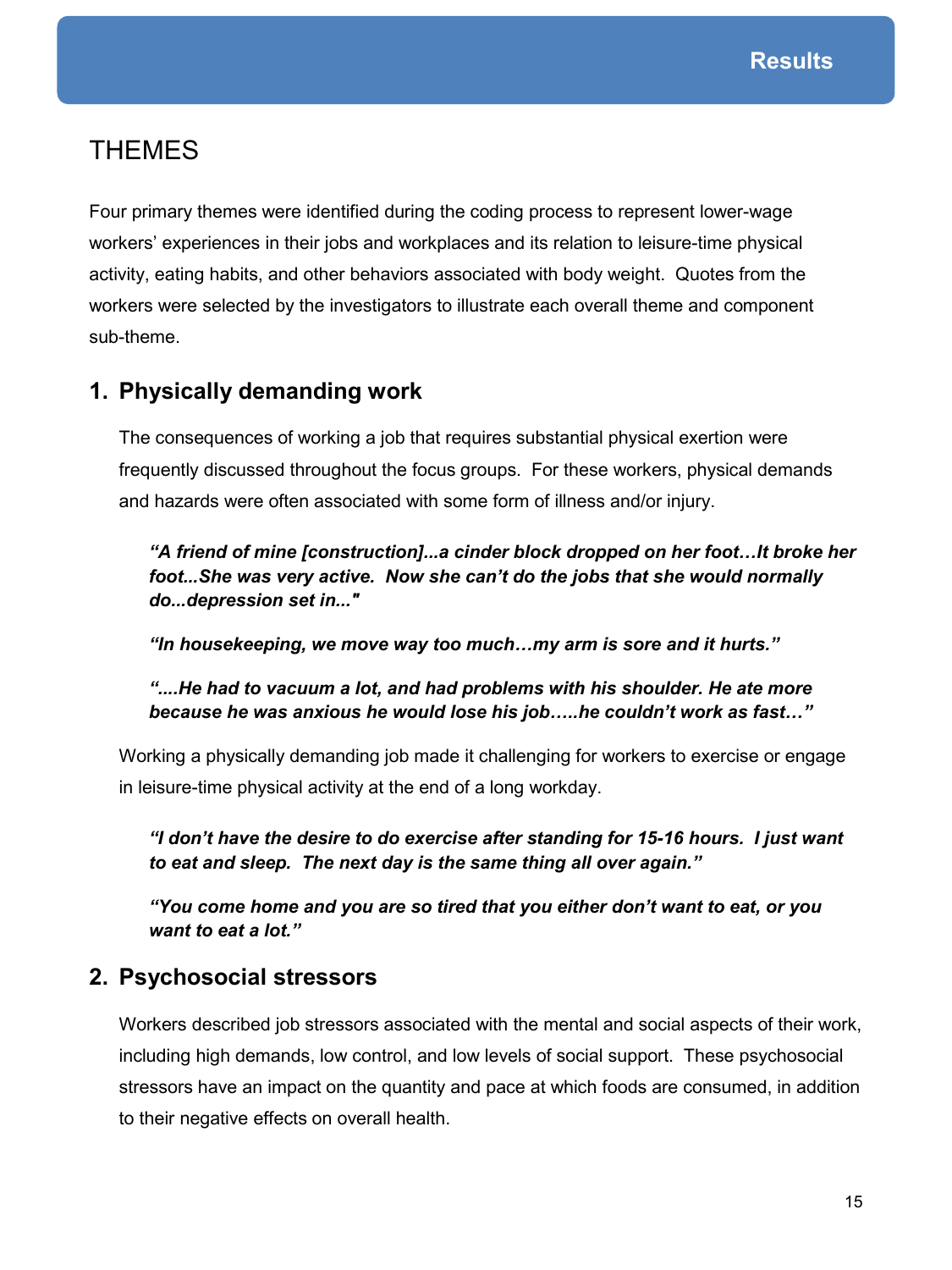*"The work that three people used to do is given to one person. That creates more stress and eating more…"*

# *"You think about deadlines and what you have to get done, so I don't utilize the full lunch hour to eat the healthiest meal."*

Those with low control in the workplace stressed the importance of keeping their job, which often resulted in having less time to eat at work.

# *"Working in factories, you have to eat fast or you get fired."*

## *"…we had too much work so we didn't have time for lunch. I needed the job…sometimes I worked 10 or 12 hours…when I got home I ate fast food…"*

Workers also reported experiences of conflict between co-workers or a poor relationship with their supervisor. Having low social support at work not only created more stress for these workers, but also increased feelings of anxiety, which, in many cases, led to consuming more food.

*"…he [the supervisor] yelled at me and it gave me anxiety and I would eat more."*

*"A lot of harassment…it was really stressful so the depression really set in."*

# **3. Time pressure**

Workers expressed challenges related to time available for maintaining a healthy diet and incorporating physical activity into their daily routines. In particular, work schedules and break times influenced workers' eating patterns.

*"At 10:00 a.m., they give me a 15-minute break. I don't have time to eat healthy food, even if I bring homemade food. I don't have time to do exercise."*

*"People that work the night shift don't have a schedule for eating…a woman from work would say, 'I gained weight because I eat at night.'"*

Having multiple jobs and responsibilities had a major impact on whether some workers had time to incorporate healthy behaviors, specifically in terms of food choice.

*"Once you get home, you have to clean the house, do the laundry, and get the kids ready. Your job is not done. By the time you get time for you, it's time to take care of your jobs all over again."*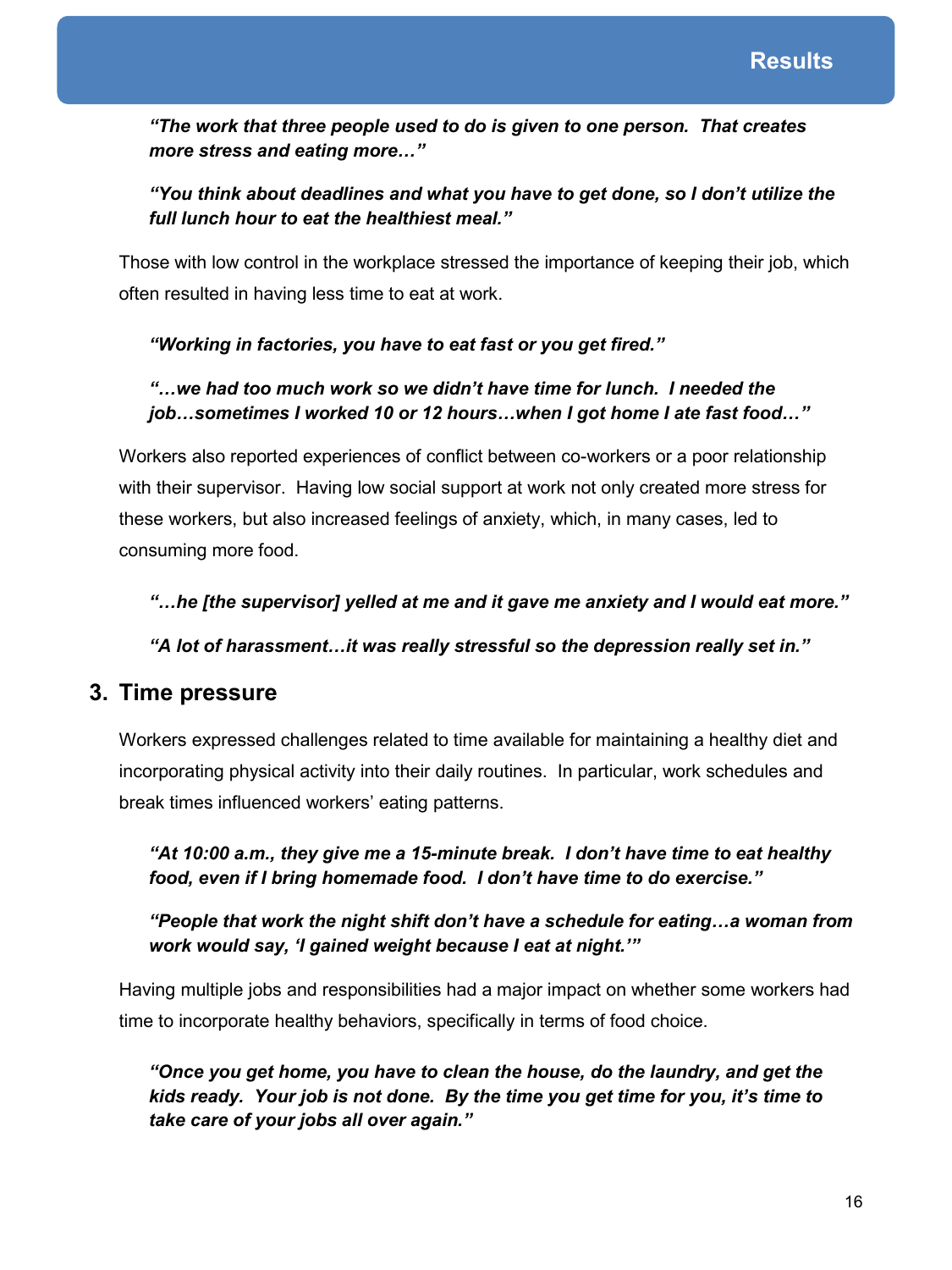*"Rushing to the next job and wanting something quick…I buy a donut and coffee to help keep me awake…"*

# **4. Food environment at work**

Workers discussed the physical aspects of the workplace that affect their options for food, which were also influenced by the resources accessible to workers. When reporting available food choices, workers said,

# *"Food from vending machines...soda. When we don't have time to eat, we eat crackers or chocolate."*

# *"They only have chicken fingers, hamburgers, and potato chips…it's all the same food everyday…"*

Workers also expressed the lack of adequate eating facilities in the workplace, many reporting little to no equipment (refrigerator, microwave, etc.) to eat meals brought from home.

## *"I don't have a microwave to heat up my food. I have to eat my food cold…"*

## *"Many factories only have 1 or 2 microwaves, even though there are a lot of employees."*

Other workers stated either they had no space to eat their meals, or the designated break area was not maintained or clean.

# *"I cannot even talk about the cafeteria because that 'cafeteria' is in a corner of a dirty and unsanitary room."*

 *"I worked in a restaurant…there was no place to sit and eat…we would munch and move around."*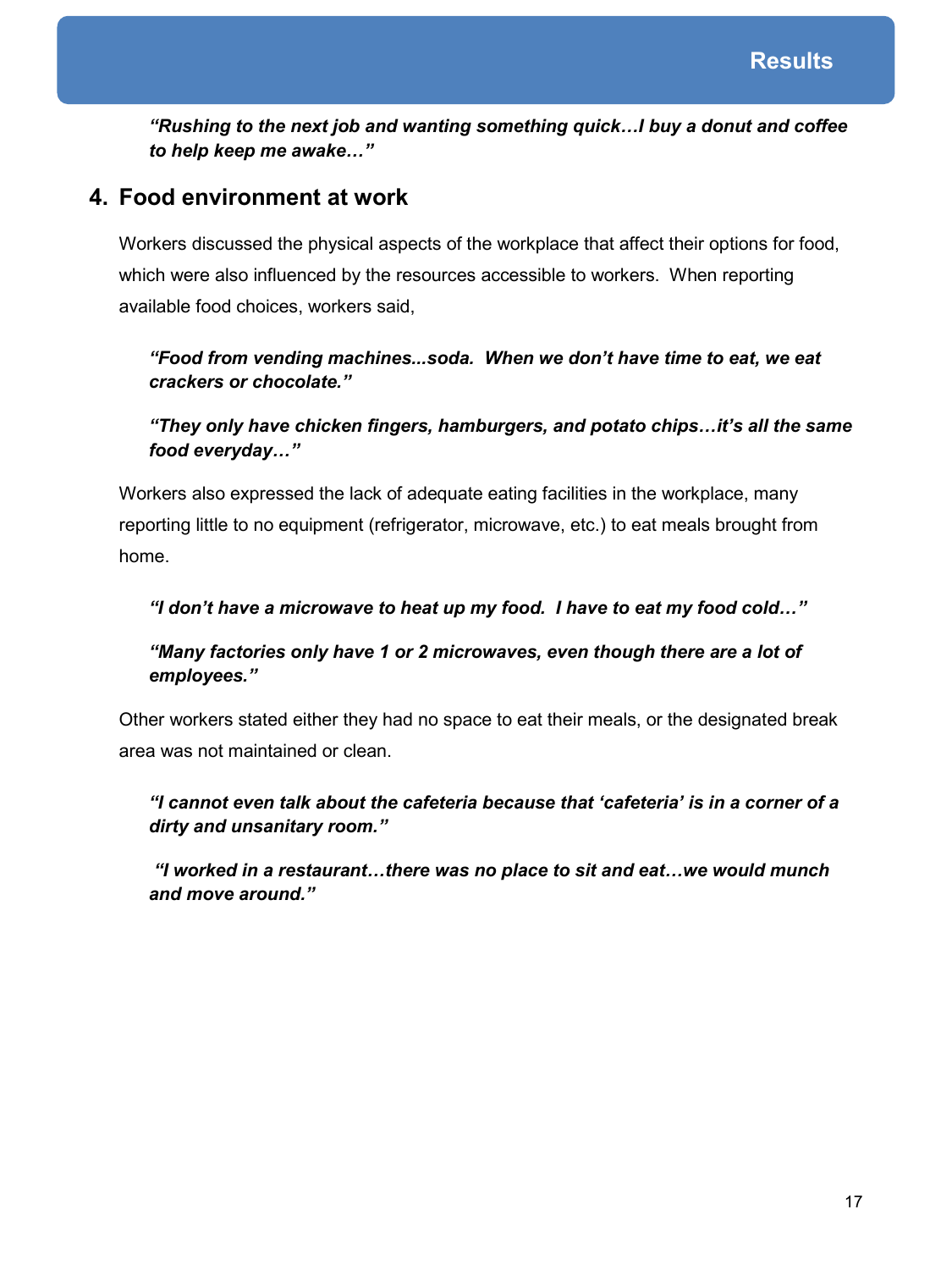# WORKER'S STORIES

In-depth interviews were conducted with four individuals to further investigate how working conditions affect weight status among low-income workers. The following summaries support the findings of our focus group research and further describe workplace factors that affect workers' weight and their ability to sustain a healthy diet and engage in physical activity.

# **Christina Janitor**

Christina starts her day by making breakfast and preparing her lunch to bring to work. She spends about an hour and half on the train in the morning to get to work. She has about 30 minutes to eat lunch, typically eating salads, eggs, beans, meat, or chicken. By the time Christina gets home from work, it is about 12:00am. She drinks a glass of milk when she gets home and goes to bed. She says she doesn't exercise because she doesn't have time and feels tired from working.

After being in the U.S. for three years, Christina has noticed that she has gained weight. She says, "I think it's from stress, and I've suffered from several illnesses since being in this country." She's had thyroid problems, high cholesterol, depression and anxiety, which she attributes to stress from work. Her supervisor was verbally abusive, threatening Christina with termination.

Christina injured her foot on the job, which resulted in more stress at work, due to the limitations posed by her injury. This also limited her ability to exercise, making her gain weight. The combination of verbal abuse at work and sustaining an injury has made Christina anxious and depressed. She has to take medication to manage the depression, which is difficult to do on time because of her work schedule. Her work schedule also affects her eating patterns, limiting her to two meals a day.

After Christina gained weight, her supervisor continued to be verbally abusive in front of others at work, saying, "People that are fat don't last very long at work."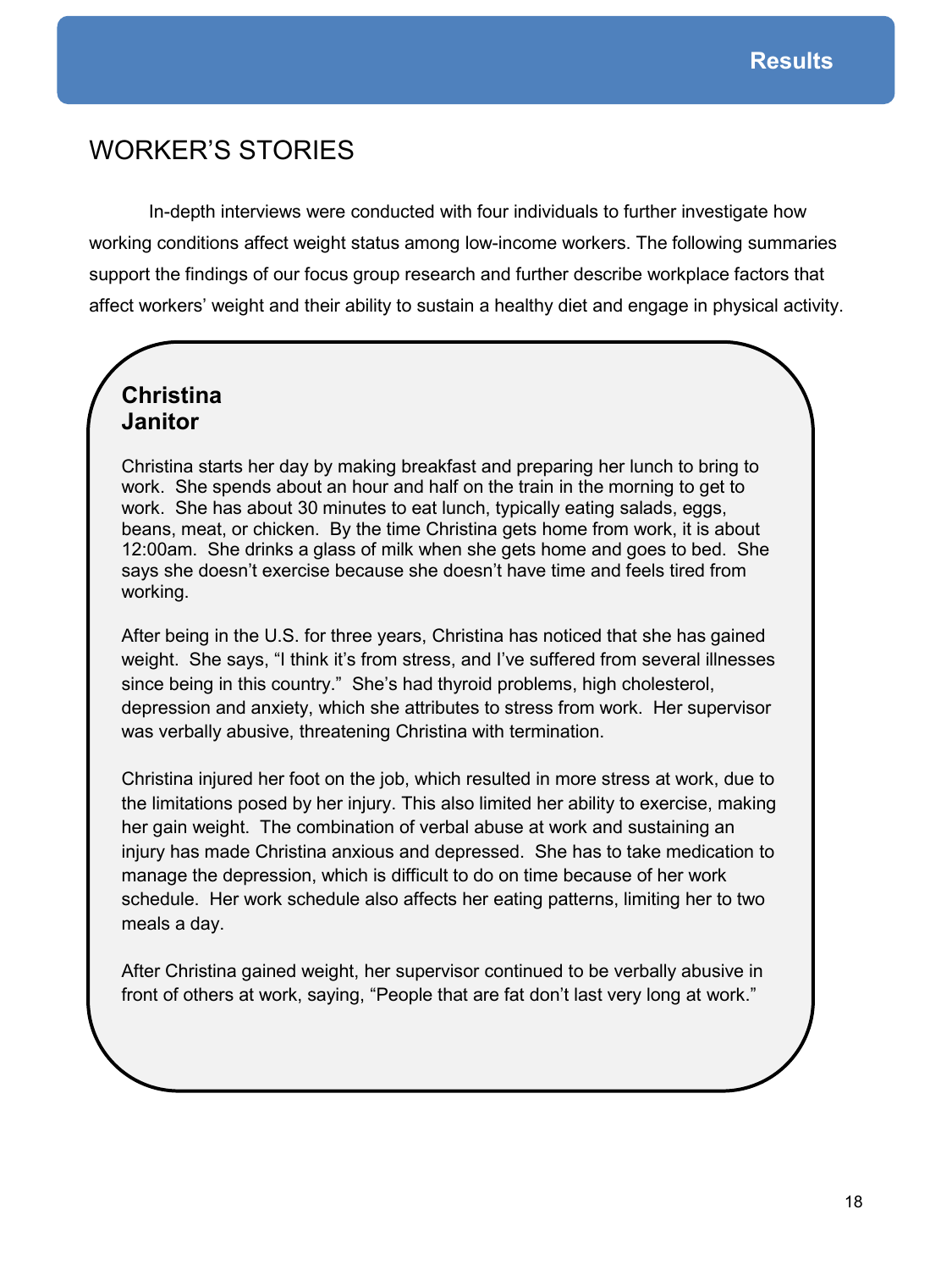# **Juan Construction Worker**

Juan wakes up around 5:00 in the morning to get prepared for work, leaving by 6:00am to arrive to work on time at 7:00. It takes Juan an hour to get to work, since he has to catch a bus, or sometimes two buses and a train. At work, Juan does framing and sheetrock, and sometimes works up to 6 days a week to finish when behind at work. He can work up to 50 hours a week.

Juan says they have lunch at 3:00 in the afternoon, but if they are in hurry at work, they are not allowed to stop to eat. Since there is a lot of dust on the job site, it often takes away his appetite and he leaves work feeling very tired in the afternoon. If Juan looks tired while working, his boss puts pressure on him to work faster.

When he has the opportunity to take a break, Juan spends 20-30 minutes eating lunch. However, Juan does not bring food prepared from home because there is nowhere to heat it up. He eats what is closest to the job site, which is often fast food. Juan says, "We go eat a pizza or if there's a Dunkin Donuts, we drink a coffee, eat a donut to calm the hunger and keep going."

By the time Juan gets home from work, it is usually 6:00 or 6:30pm. He eats dinner at about 7:00pm, either eating eggs or buying fast food for dinner if he is tired. Since transitioning to the U.S. and working in construction, Juan has gained weight. He believes he has gained weight because of eating fast food and not being able to exercise, due to an injury from work. Juan has had to take pain medication for his injury and has become depressed. Working hard and earning low wages has also contributed to Juan's depression.

Juan was also diagnosed with cancer, which he believes may be from dust or chemicals at work. Thankfully, his cancer is in remission, but he has respiratory problems. His doctor also believes it is from exposure to dust at work, even though he has always worn a mask on the job. Living with this respiratory problem has been difficult for Juan. He says, "Sometimes my weight goes up, sometimes it goes down…I don't know if it's from the medicine, or eating fast food…" Also, Juan has felt depressed because of his illness, especially because he has to use a nebulizer and sometimes an oxygen tank to help him breathe.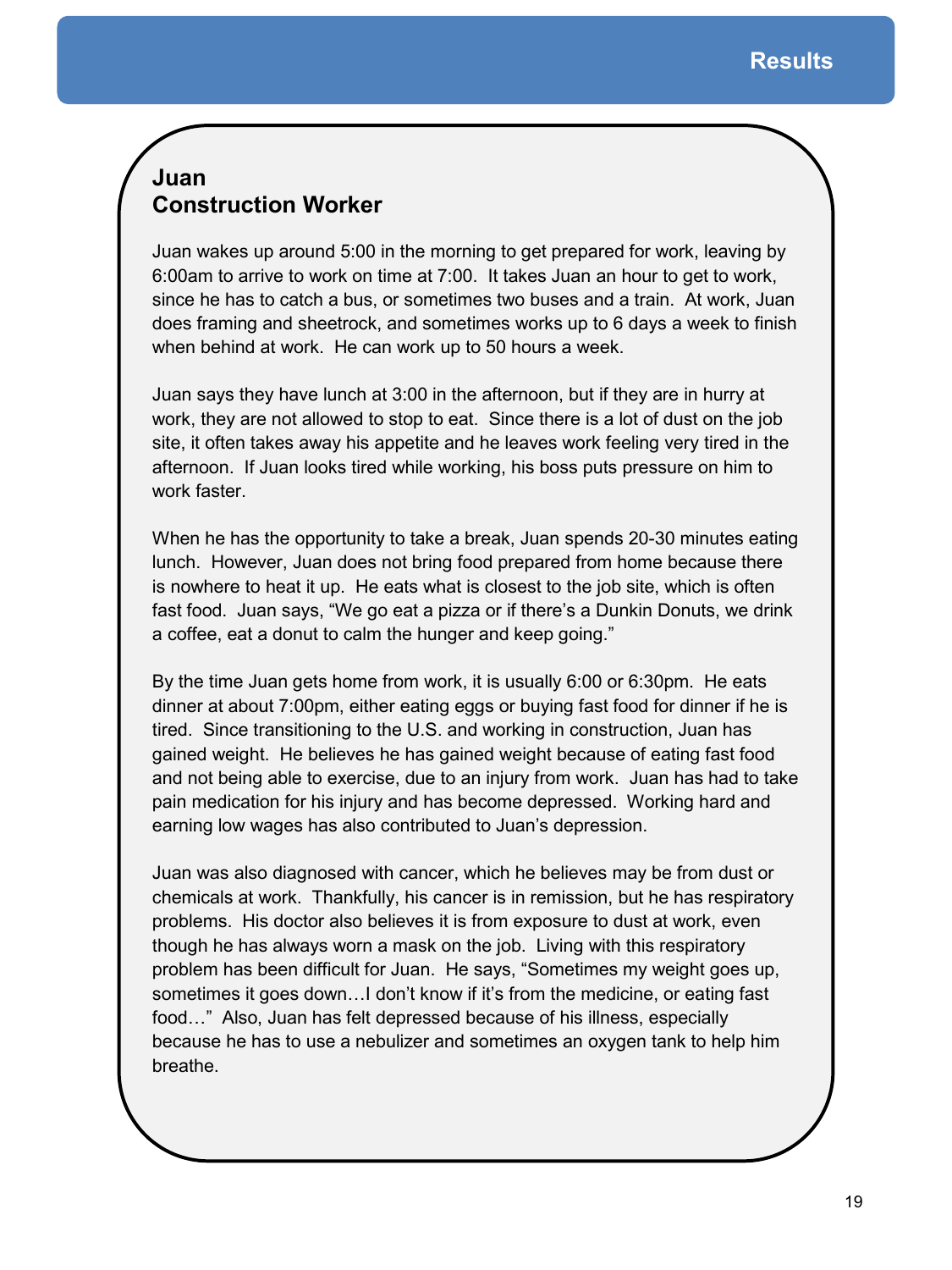# **Darlene Human Service Outreach Worker**

Darlene wakes at 7:00am to dress and have a cup of coffee while getting her two children ready for school; she then leaves her house around 8:30am to hurry off to the office, which is 20 minutes away from where she lives. She works at a woman's drop-in center and her days are usually filled with conducting workshops, doing street outreach, and meeting with women who drop in the center throughout the day from off the street. Darlene supports, educates, and trains the women on reducing risks associated with safety, reproductive health, sexual health, tobacco, breast health, and other health topics. This schedule leaves little time for her to incorporate breaks. The fast pace and constant attention to other people's needs consumes her time at work.

 Darlene says, "Because there are only fast food restaurants nearby the center, I do not have much choice to eat healthily. When I do have time for a break, I grab something quick because once I get to work I am constantly catering to other people's needs".

Around 5-5:30pm, Darlene says, she is "tired from a long day of meeting other people's needs." Once she leaves the center, Darlene then picks up her children from the after- school program and heads home. Because Darlene does not make much money, she finds it a challenge to cook full meals for her and her family on a daily basis. Cooking and eating nutritiously can be expensive; she buys what she can afford, not so much what is healthiest.

Darlene believes her weight gain and hypertension are connected to her eating habits. Eating better is challenging for her due to a fast-paced work environment and lack of money to afford healthier foods. Her co-workers have the same eating habits (grabbing something convenient). This also creates a barrier to breaking bad eating habits, because it is not a supportive environment.

Although walking daily during street outreach provides low-impact exercise, without the support of eating the right foods this is not enough. Darlene has difficulty with breaking this cycle of eating fast foods and other non-nutritional foods, due to convenience and affordability.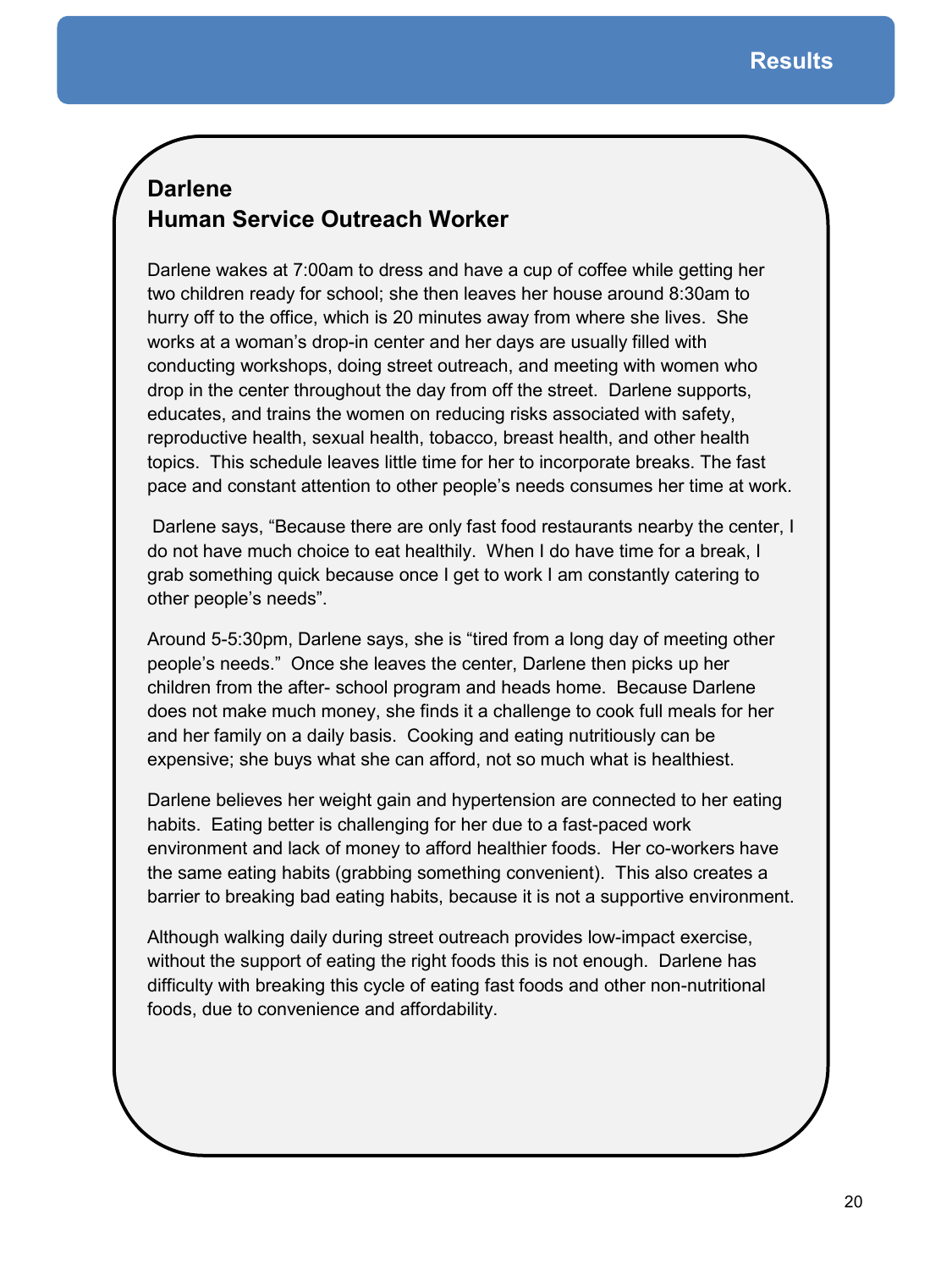# **Evangeline Human Service Outreach Worker/Case Manager**

Evangeline typically wakes at 6:30am to watch the weather channel. She leaves her house around 7:30am to hurry off to her client appointments. Her usual day consists of meeting clients who live anywhere from 15 minutes to an hour away within the state of Massachusetts. Evangeline escorts her clients to and from their medical appointments. However, this daily caseload and hectic travel schedule leaves little time for lunch breaks that include healthy choices.

Evangeline says, "There are lots of fast food restaurants when traveling on the road and most of them do not have many choices to eat healthy. When I occasionally have time for a lunch break, I grab something quick because I am always rushing to get to the next appointment."

At the end of the day, around 6:00-6:30pm, Evangeline says she is tired from a long day of driving to and from appointments. She supports her daughter by picking up her grandchild from school and then drops off the child at home, with hardly any time to cook dinner when she gets home. She will stop at the local grocery store to grab a frozen dinner before going to bed. After a period of eating fast foods regularly, she has begun to gain weight. Although she attempts to eat yogurt or a trail mix bar to help get through the middle of the day, fast foods are more convenient and filling with a hectic work schedule.

Evangeline states she has difficulty with breaking this cycle of eating fast foods when on the road a lot, and does not have many options to change this habit.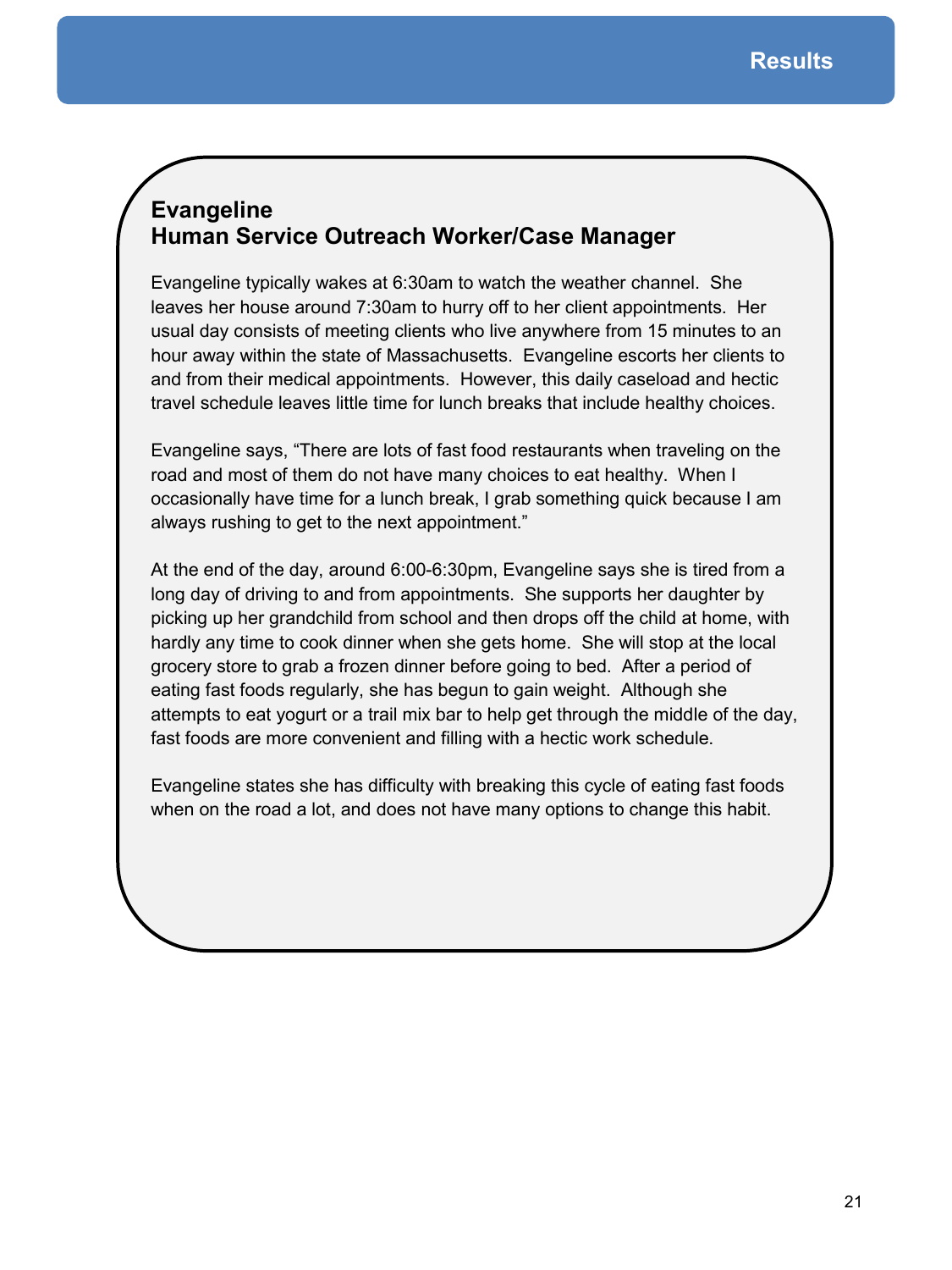## **Recommendations**

To enhance the working conditions reported by lower-wage workers in the study, the following recommendations are aimed at employers, policy-makers and stakeholders:

### **Recommendations for Employers:**

#### Breaks and Meals

- Allow sufficient time for breaks and meals; provide the state-mandated 30 minutes consecutively, as a single break.
- Support daily communication of rest and meal break times to employees, to reduce anxiety about hunger and to facilitate healthy meal planning.
- Provide a clean space for eating, with sufficient functional equipment (refrigerator, microwave) for the number of employees on site.

#### Workload and Scheduling

- Determine physical workloads that are moderate enough to avoid excessive fatigue and risk of injury.
- Institute health and safety programs that identify and reduce or eliminate ergonomic hazards.
- Involve workers in scheduling decisions for shift work and overtime to promote family balance and mental health.

#### **Other**

- Encourage supportive supervisory and management styles.
- Promote programs that identify and eliminate bullying and sexual harassment.
- Select group health coverage and third party service contractors that address working conditions and are sensitive to the needs of low-wage workers.
- Establish worker-management committees that incorporate health, safety, and wellness.

### **Recommendations for Government and Public Policy-makers:**

- Address working conditions as part of workplace obesity or "wellness" programs.
- When developing employer tools and resources for promoting employee health, include recommendations and strategies for addressing working conditions that affect health.
- Include occupational health experts in obesity reduction and other wellness advisory councils.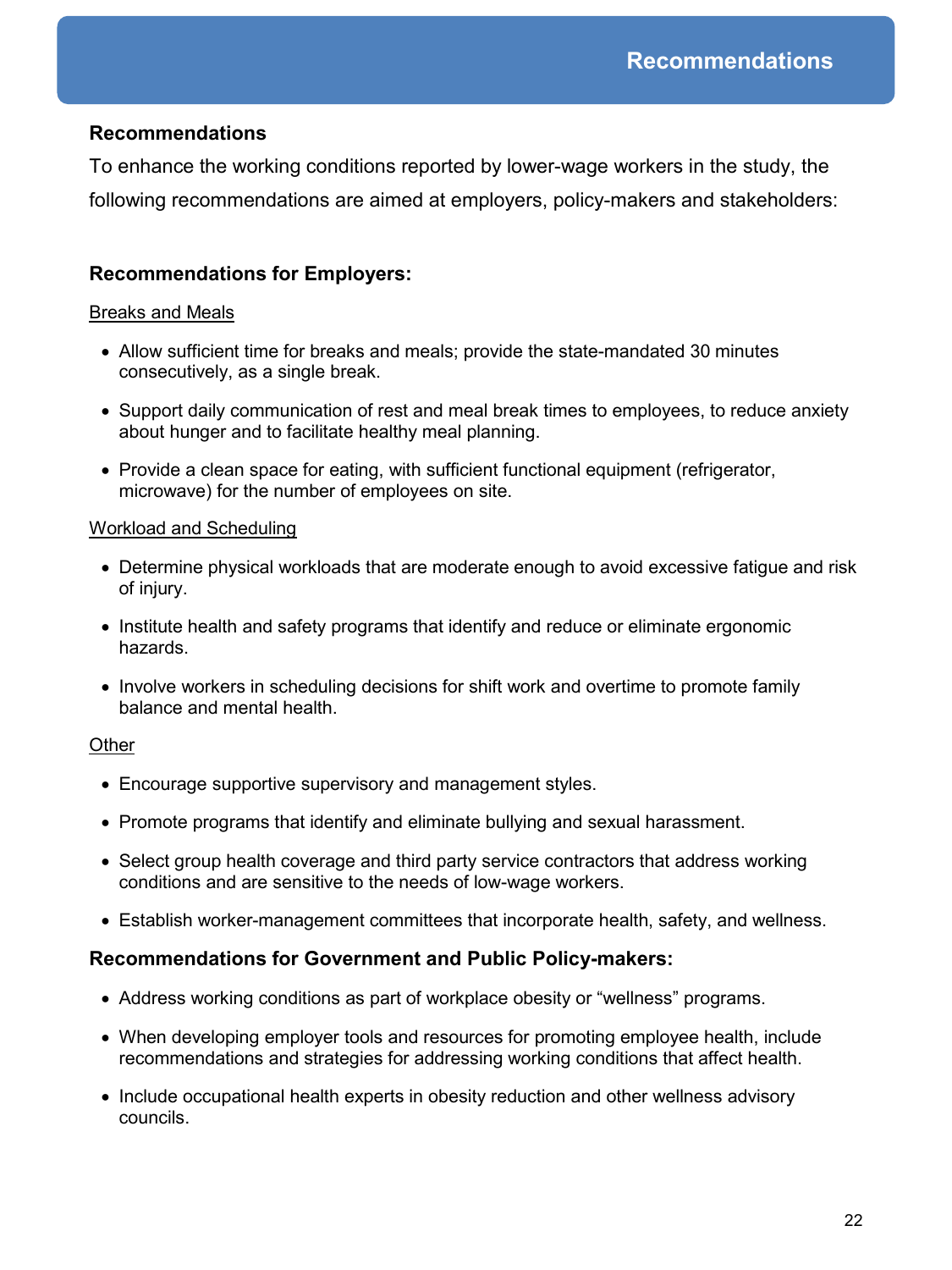- Increase funding for applied research on the impact of improved working conditions and meal policies on obesity reduction.
- Routinely incorporate information about occupation and industry in the Behavioral Risk Factor Surveillance Survey (BRFSS) and report on patterns of obesity by industry, occupation, and other demographic characteristics
- Develop and implement a state-specific BRFSS module to collect additional information on working conditions related to diet and exercise behaviors.

### **Recommendations for Insurance Companies**

- Establish insurance rate reduction programs for employers that improve workplace health and safety. Extend these benefits to employers who make work environment improvements that affect obesity.
- Track participation in Worksite Health Promotion by job type; Use this data to identify and address potential barriers to participation for low-wage workers.

### **Recommendations for Funders**

- Increase funding for intervention research on the impact of improved working conditions and meal policies on obesity reduction, especially among low-income workers.
- Promote funding for employer and worker initiatives that contribute to the improvement of working conditions to support good nutrition, physical activity, and psychosocially strong workplaces.

### **Recommendations for Unions and Worker Groups**

- Educate workers about the impact of working conditions on weight, and engage them in participatory programs to increase the health status of lower income workers.
- Establish union health and safety committees that integrate issues related to weight and wellness.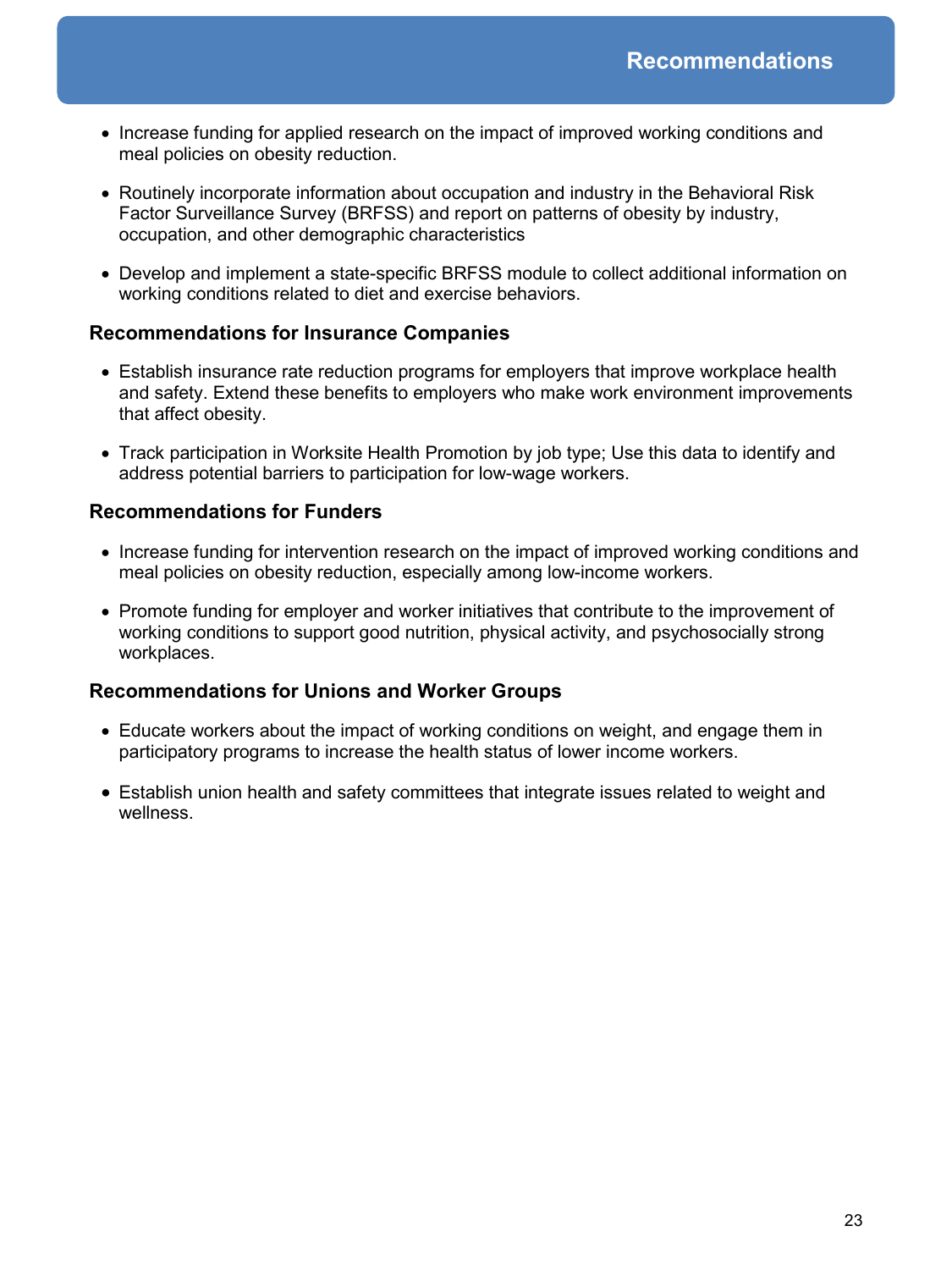# **Workers' Suggestions**

During our focus groups and stakeholder meetings, we asked workers to provide input on ways employers can support their efforts to maintain or achieve a healthy weight. Many of the suggestions are mentioned in the "Recommendations" section; however, the suggestions below were unique contributions, and it was deemed necessary to include them. Workers were also asked for advice on how worker advocacy organizations or public policy-makers can assist them in promoting these changes. Overall, it was notable that the workers perceived themselves to have little power or influence over these rather fundamental workplace health issues.

The following represents a summary of workers' suggestions:

- Motivate employer action by developing a "business case" to illustrate the significant costs (tangible and intangible) of having an overweight/obese lower-income workforce.
- Offer a living wage to make lives less stressful.
- Create a healthy worksite certification for employers and subsidize healthy foods in the workplace with tax incentives for employers to promote employee wellness.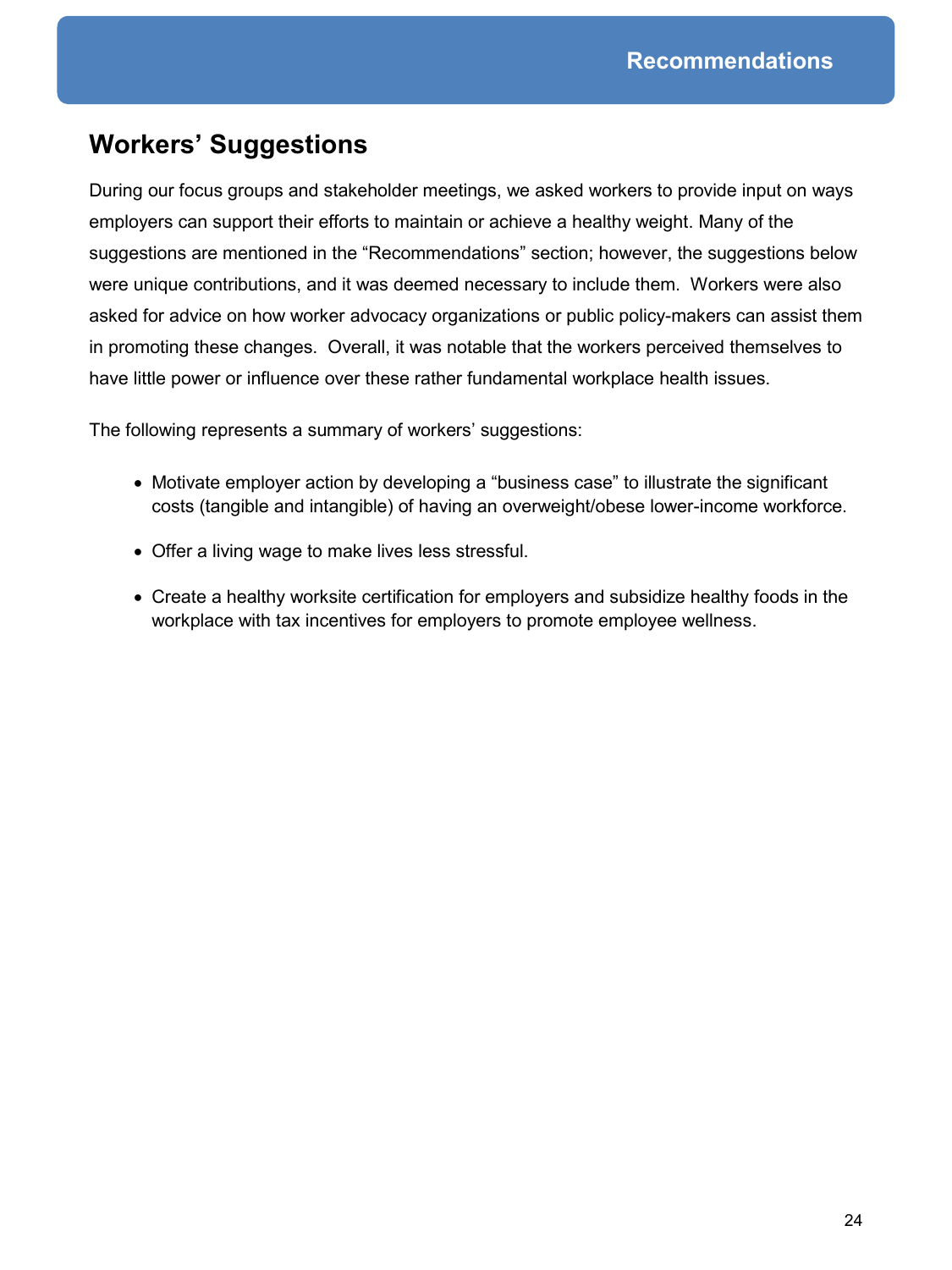# **Conclusions**

Workers described direct experiences with many of the pathways cited in the literature

(physical, psychological, and behavioral).

- Physical and psychosocial features of work were identified as important antecedents for overweight.
- In particular, non-traditional work shifts and working multiple jobs limit workers' ability to adhere to public health recommendations for diet and physical activity.
- Latino/a and Afro-American workers generally reported similar issues.
- Qualitative methods provided valuable information about obstacles to healthy "lifestyle" choices.
- Workers in all groups perceived themselves to be powerless to improve the conditions that negatively influence health.

#### **Programs to address obesity in lower-wage workers must include the work environment as a fundamental starting point:**

- $\circ$  Work organization, work scheduling, physical demands, and psychosocial stressors.
- o Policies for mealtime and rest breaks.
- o Clean, adequately equipped eating facilities.
- o Strong health and safety protections.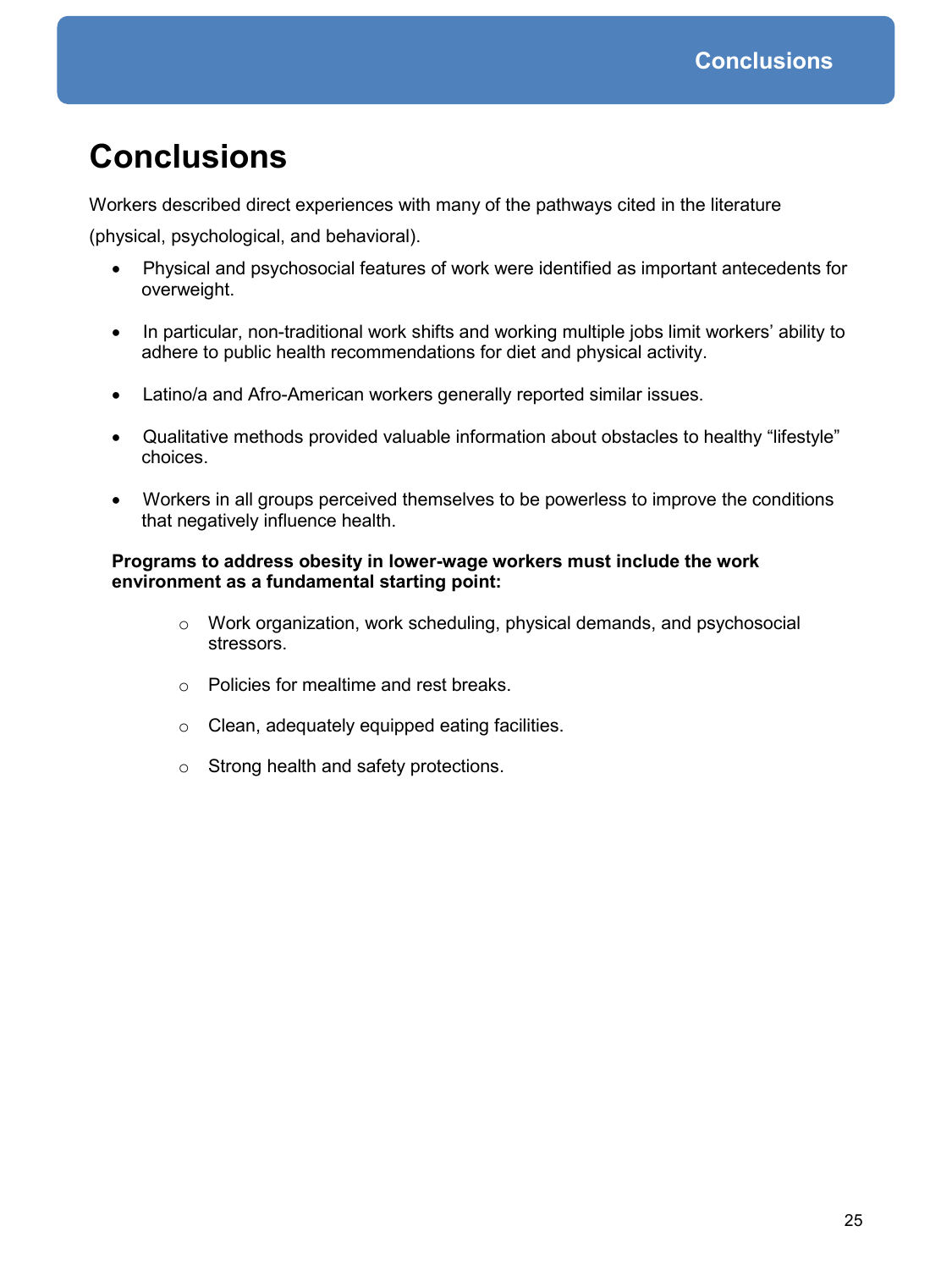# APPENDIX

# **Focus Group Demographics**

Faculty, staff, and worker leaders from the Center for the Promotion of Health in the New England Workplace (CPH-NEW) at the University of Massachusetts Lowell, the Massachusetts Coalition for Occupational Safety and Health (MassCOSH), and the Boston Worker's Alliance (BWA) coordinated and facilitated the focus groups. A total of 8 focus groups (2 Englishspeaking, 6 Spanish-speaking) were conducted with 63 lower-wage workers in the Greater Boston area.

|                                   | <b>Percent of</b><br><b>Sample</b> |                                     | <b>Percent of</b><br><b>Sample</b> |
|-----------------------------------|------------------------------------|-------------------------------------|------------------------------------|
| Gender                            |                                    |                                     |                                    |
| Male                              | 35%                                | Female                              | 65%                                |
| Race                              |                                    |                                     |                                    |
| American Indian/Native<br>Alaskan | 13%                                | <b>Black or African</b><br>American | 22%                                |
| White/Caucasian                   | 30%                                | Unknown                             | 35%                                |
| <b>Ethnicity</b>                  |                                    |                                     |                                    |
| Hispanic or Latino                | 83%                                | Non-Hispanic                        | 14%                                |
| Unknown                           | 3%                                 |                                     |                                    |
| Age                               |                                    |                                     |                                    |
| $18 - 24$                         | 5%                                 | 45-54                               | 25%                                |
| 25-34                             | 33%                                | 55-64                               | 13%                                |
| 35-44                             | 21%                                | 65-74                               | 2%                                 |
| <b>Industries</b>                 |                                    |                                     |                                    |
| Housekeeping/cleaning             | 17%                                | Healthcare/human<br>services        | 21%                                |
| Restaurant/food service           | 22%                                | Manufacturing                       | 13%                                |
| Construction                      | 13%                                | Other*                              | 22%                                |

**TABLE: Characteristics of Lower-Wage Workers in Focus Groups**

\*business owner, community organizer, daycare, delivery driver, educational advisor, office work, sales, seamstress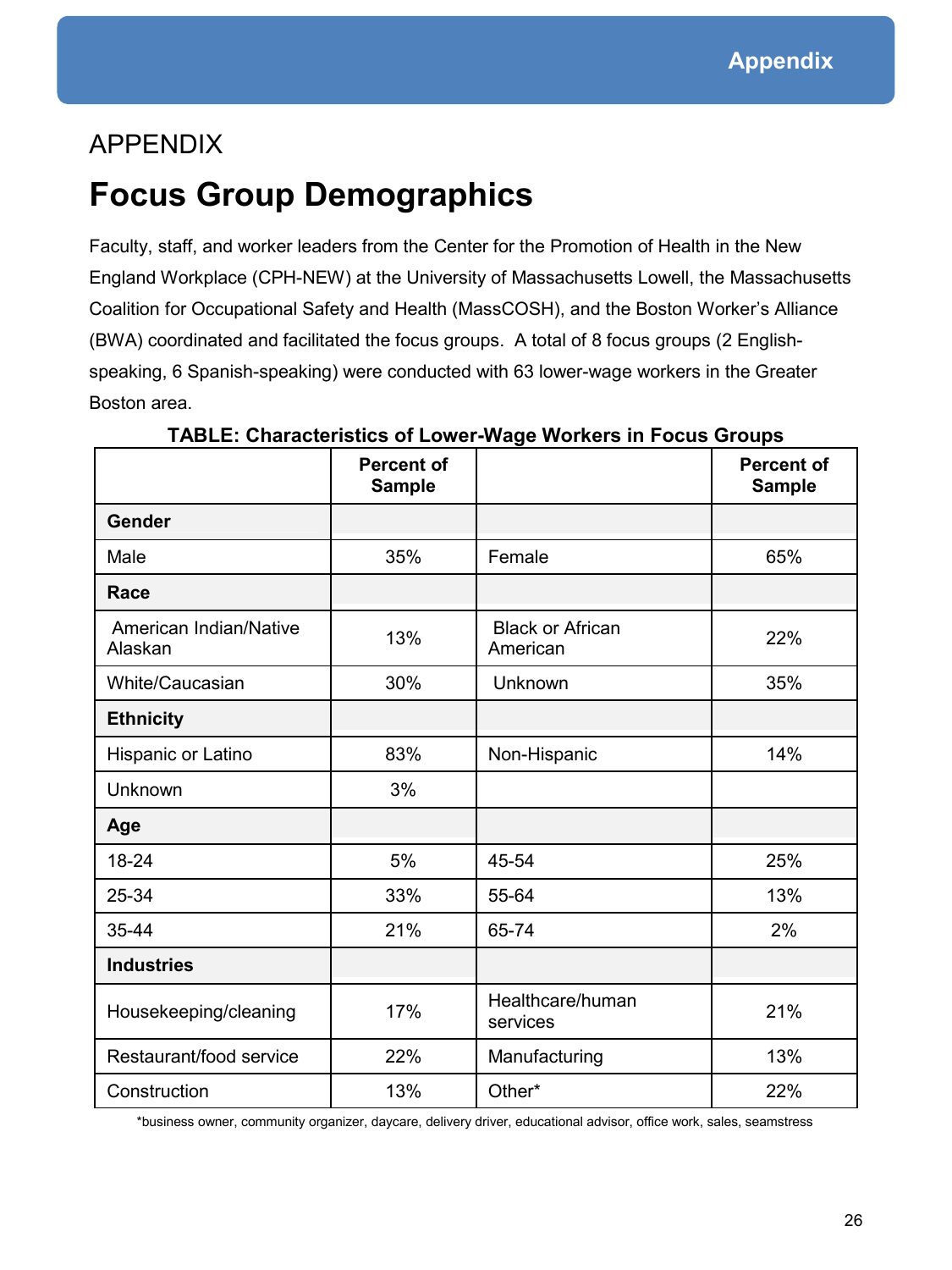# **Endnotes**

- <sup>1</sup> Caban, A. J., Lee, D. J., Fleming, L. E., Gómez-Marín, O., LeBlanc, W., & Pitman, T. (2005). Obesity in US Workers: The National Health Interview Survey, 1986 to 2002. *American Journal of Public Health, 95*, 1614-1622. doi:10.2105/AJPH.2004.050112
- $^2$  Schiller, J., Lucas, J., Ward, B., & Peregoy, J. (2012). Summary health statistics for U.S. adults: National Health Interview Survey, 2010. *Vital and Health Statistics. Series 10, Data from The National Health Survey*, (252), 1-207.
- $^3$  Egerter, S., Dekker, M., An, J., Grossman-Kahn, R. & Braveman, P. (2008). Work Matters for Health. *Robert Wood Johnson Foundation Commission to Build a Healthier America, Issue Brief 4: Work and Health*. Retrieved from http://www.commissiononhealth.org/PDF/0e8ca13d-6fb8-451dbac8-7d15343aacff/Issue%20Brief%204%20Dec%2008%20-%20Work%20and%20Health.pdf
- <sup>4</sup> Allen, T. D., Shockley, K. M., & Poteat, L. F. (2008). Workplace factors associated with family dinner behaviors. *Journal of Vocational Behavior, 73,* 336-342. doi:10.1016/j.jvb.2008.07.004
- <sup>5</sup> Devine, C. M., Farrell, T. J., Blake, C. E., Jastran, M., Wethington, E., & Bisogni, C. A. (2009). Work conditions and the food choice coping strategies of employed parents. *Journal of Nutrition Education and Behavior, 41,* 365-370. doi:10.1016/j.jneb.2009.01.007
- $^6$  Zunker, C., Cox, T. L., Wingo, B. C., Knight, B., Jefferson, W. K., & Ard, J. D. (2008). Using formative research to develop a worksite health promotion program for African American women. *Women & Health, 48,* 189-207. doi:10.1080/03630240802313514
- <sup>7</sup> Escoto, K. H., French, S. A., Harnack, L. J., Toomey, T. L., Hannan, P. J., & Mitchell, N. R. (2010). Work hours, weight status, and weight-related behaviors: A study of metro transit workers. *International Journal of Behavioral Nutrition and Physical Activity, 7.* doi:10.1186/1479- 5868-7-91
- $8$  Han, K., Trinkoff, A. M., Storr, C. L., & Geiger-Brown, J. (2011). Job stress and work schedules in relation to nurse obesity. *The Journal of Nursing Administration, 41,* 488-495. doi:10.1097/NNA.0b013e3182346fff
- <sup>9</sup> Knutson K. L. (2010). Sleep duration and cardio metabolic risk: A review of the epidemiologic evidence. *Best Practice & Research Clinical Endocrinology & Metabolism, 24*(5), 731-43.
- <sup>10</sup> Schulte, P. A., Wagner, G. R., Blanciforti, L. A., Cutlip, R. G., Krajnak, K. M., Luster, M., & ... Ostry, A. (2007). Work, obesity, and occupational safety and health. *American Journal of Public Health, 97*, 428-436. doi:10.2105/AJPH.2006.086900
- $11$  Hall, J. C., Everett, J. E., & Hamilton-Mason, J. (2012). Black women talk about workplace stress and how they cope. *Journal of Black Studies, 43,* 207-226. doi:10.1177/0021934711413272
- $12$  He, X. Z. & Baker, D. W. (2005). Differences in leisure-time, household, and work-related physical activity by race, ethnicity, and education. *Journal of General Internal Medicine, 20,* 259-266. doi:10.1111/j.1525-1497.2005.40198.x